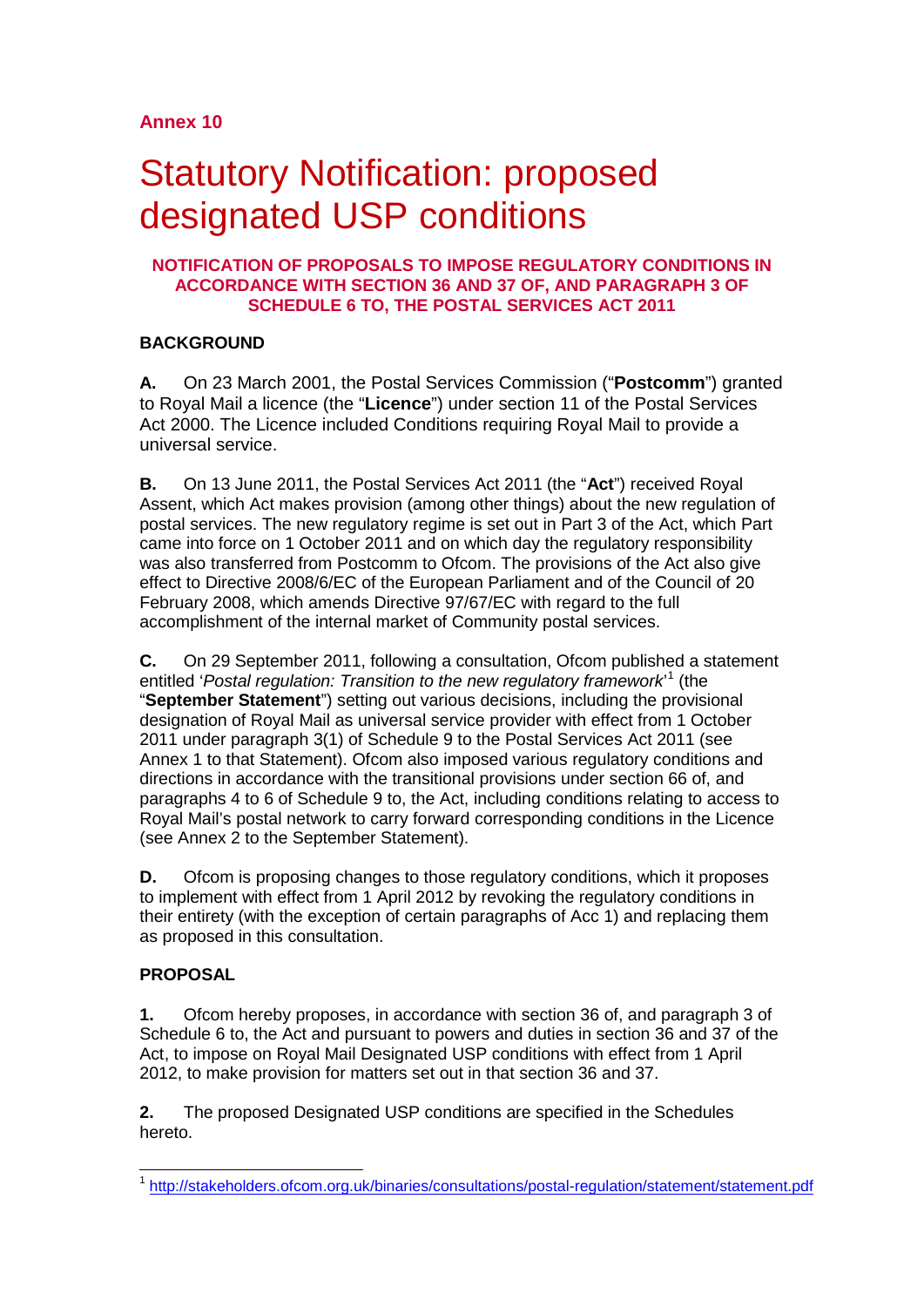**3.** The effect of, and Ofcom's reasons for making, this proposal are set out in the accompanying consultation document.

## **OFCOM'S DUTIES AND LEGAL TESTS**

**4.** Ofcom is satisfied that this proposal satisfies the general test in paragraph 1 of Schedule 6 to the Act and that the imposition of this condition is necessary for the purposes in section 29(3) of the Act.

**5.** In making this proposal, Ofcom has considered and acted in accordance with its principal duty in section 29 of the Act and its general duties in section 3 of the Communications Act 2003.

## **MAKING REPRESENTATIONS**

**6.** Representations may be made to Ofcom about the proposal set out in this Notification by no later than **31 January 2012**.

**7.** Copies of this Notification and the accompanying consultation document have been sent to the Secretary of State in accordance with paragraph 5(1)(a) of Schedule 6 to the Act and to the European Commission in accordance with paragraph 5(2) of Schedule 6 to the Act.

**8.** By virtue of paragraph 3(5) of Schedule 6 to the Act, Ofcom may give effect, with or without modifications, to a proposal with respect to which it has published a notification only if Ofcom has—

- **(a)** considered every representation about the proposal that is made to Ofcom within the period specified in this Notification; and
- **(b)** had regard to every international obligation of the United Kingdom (if any) which has been notified to Ofcom for this purpose by the Secretary of State.
- **9.** The Schedule to this Notification shall form part of this Notification.

Signed by **Daniel Gordon**

Janiel Cont

## **Competition Policy Director**

A person duly authorised by Ofcom under paragraph 18 of the Schedule to the Office of Communications Act 2002

## **13 December 2011**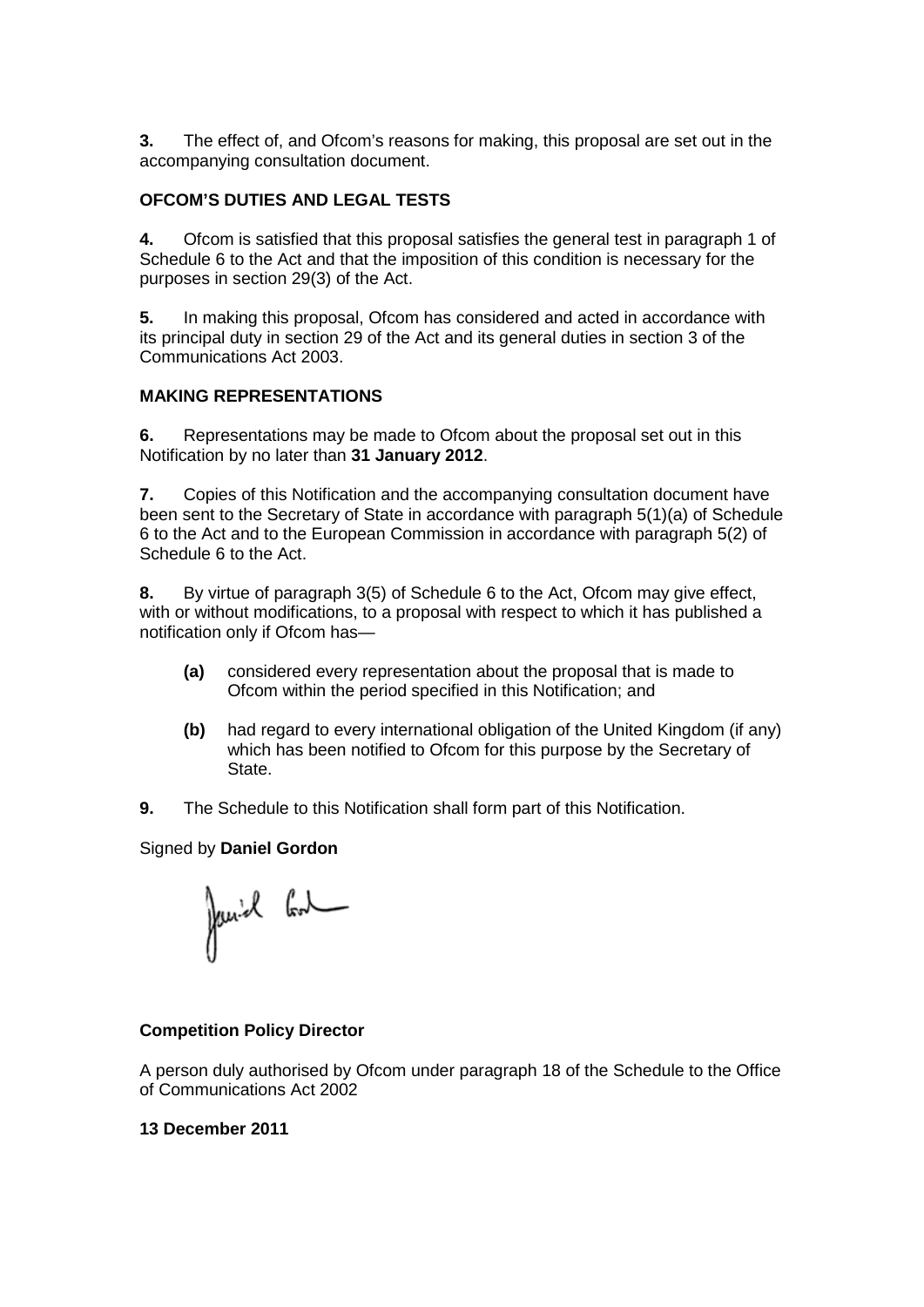## **SCHEDULE 1**

#### **DESIGNATED USP CONDITION 1 SERVICES, ACCESS POINTS, PERFORMANCE TARGETS, NOTIFICATION AND PUBLICATION AND CONTINGENCY PLANNING**

### **1.1. Application, definitions and interpretation**

| <b>DUSP</b>          |     | This Designated USP condition ("DUSP Condition") shall apply to the                                                                                                                                                                                                                                                                                                                 |
|----------------------|-----|-------------------------------------------------------------------------------------------------------------------------------------------------------------------------------------------------------------------------------------------------------------------------------------------------------------------------------------------------------------------------------------|
| 1.1.1                |     | universal service provider.                                                                                                                                                                                                                                                                                                                                                         |
|                      |     |                                                                                                                                                                                                                                                                                                                                                                                     |
| <b>DUSP</b><br>1.1.2 |     | In this DUSP Condition-                                                                                                                                                                                                                                                                                                                                                             |
|                      |     | (a) "Act" means the Postal Services Act 2011 (c.5);                                                                                                                                                                                                                                                                                                                                 |
|                      |     | (b) "actual routing time" means the period in working days between the<br>deemed date of collection of a postal packet and the deemed delivery<br>date of that packet;                                                                                                                                                                                                              |
|                      |     | (c) "addressee postal service" means any of the services required by<br><b>DUSP 1.5;</b>                                                                                                                                                                                                                                                                                            |
|                      | (d) | "appointed date" means 1 October 2011;                                                                                                                                                                                                                                                                                                                                              |
|                      |     | (e) "appropriate testing methodology" means a testing methodology<br>which is :                                                                                                                                                                                                                                                                                                     |
|                      |     | representative of the range of services and customers for<br>i.<br>whom these performance targets are relevant;<br>capable of providing results with measurable statistical<br>ii.<br>significance; and<br>compliant with Article 16 of the Directive;<br>iii.<br>with reference where relevant to harmonised standards adopted under<br>Article 20 of the Directive <sup>2</sup> . |
|                      |     | (f) "blind" means registered as blind under the provisions of the National<br>Assistance Act 1948;                                                                                                                                                                                                                                                                                  |
|                      |     | (g) "Certificate of Posting" means a document issued or validated by a<br>post office affirming that a postal packet has been deposited for<br>conveyance;                                                                                                                                                                                                                          |
|                      |     | (h) "Christmas period" means the period commencing on the first<br>Monday in December in any year and ending at the start of the first<br>working day after the New Year public holiday in the following year or,<br>in Scotland, at the start of the first working day after the Scottish New<br>Year public holiday in the following year;                                        |
|                      | (i) | "Council" means the National Consumer Council established by s.1 of<br>the Consumers, Estate Agents and Redress Act 2007;                                                                                                                                                                                                                                                           |
|                      | (j) | "deemed date of collection" means<br>in the case of a postal packet deposited at an access point<br>(i)                                                                                                                                                                                                                                                                             |

<span id="page-2-0"></span> <sup>2</sup> See CEN EN 13850:2002+A1:2007 *Postal services - Quality of service - Measurement of the transit time of end-to-end services for single piece priority mail and first class mail.*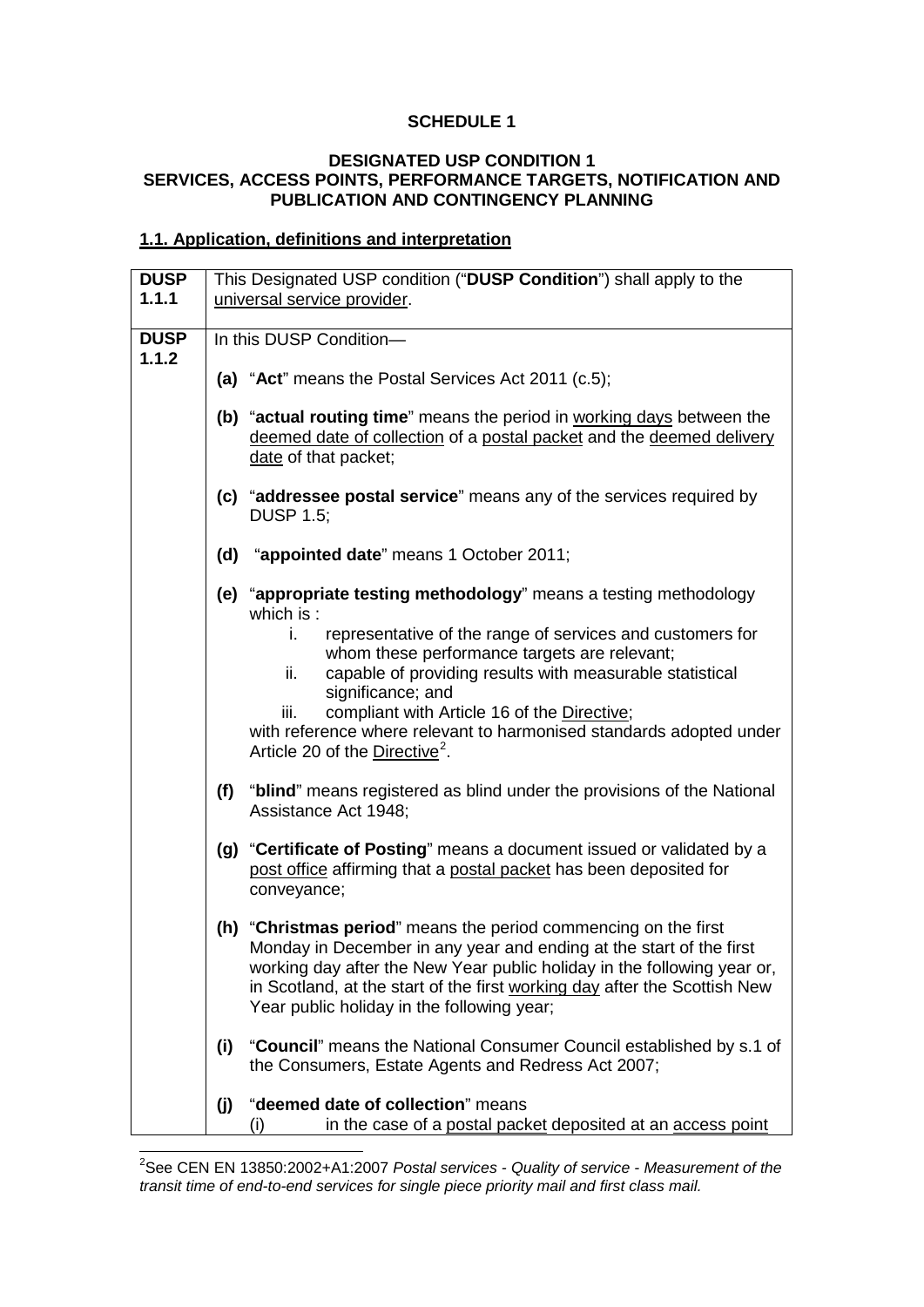|     | in the United Kingdom on a day on which no collection is required<br>under DUSP 1.3, the next day on which a collection is required under<br><b>DUSP 1.3;</b>                                                                                                                                                                                                                                                                                                                                                                                                                                                                                                                            |
|-----|------------------------------------------------------------------------------------------------------------------------------------------------------------------------------------------------------------------------------------------------------------------------------------------------------------------------------------------------------------------------------------------------------------------------------------------------------------------------------------------------------------------------------------------------------------------------------------------------------------------------------------------------------------------------------------------|
|     | in the case of a postal packet deposited in a letter box in the<br>(ii)<br>United Kingdom on which, or at a post office in the United Kingdom at<br>which, a time for last collection is advertised, after the time for last<br>collection on a day on which a collection is required under DUSP 1.3,<br>the next day on which a collection is required under DUSP 1.3;                                                                                                                                                                                                                                                                                                                  |
|     | in any other case where the access point is in the United<br>(iii)<br>Kingdom, the date of deposit;<br>in the case of a postal packet deposited at an access point<br>(iv)<br>outside the United Kingdom, before a last collection time notified in                                                                                                                                                                                                                                                                                                                                                                                                                                      |
|     | accordance with the rules of the country in question, the date of<br>deposit; and<br>in the case of a postal packet deposited at an access point<br>(v)                                                                                                                                                                                                                                                                                                                                                                                                                                                                                                                                  |
|     | outside the United Kingdom, after a last collection time notified in<br>accordance with the rules of the country in question, the next day upon<br>which a collection is required under the rules of that country; and<br>in any other case where the access point is outside the<br>(vi)<br>United Kingdom, the date of deposit.                                                                                                                                                                                                                                                                                                                                                        |
|     | (k) "deemed delivery date" means the earlier of-<br>the date upon which a postal packet is deposited at the<br>(i)<br>address given on the packet;<br>the date upon which a postal packet is handed to the<br>(ii)<br>individual named as the addressee on the packet;<br>the date upon which delivery to the address given on the<br>(iii)<br>postal packet is attempted, but fails due to the size of the packet or the<br>unavailability of the individual named as the addressee on the packet;<br>the date upon which the postal packet is delivered to an<br>(iv)<br>alternative address or identified and delayed in accordance with the<br>terms of an addressee postal service. |
| (1) | "delivery office" means an office managed by the universal service<br>provider for the purposes of processing postal packets immediately<br>prior to the activity of delivery to the address or addressee;                                                                                                                                                                                                                                                                                                                                                                                                                                                                               |
|     | (m) "Directive" means Directive 97/67/EC of the European Parliament and<br>of the Council on common rules for the development for the<br>development of the internal market of Community postal services and<br>the improvement of quality of service, as amended by Directive<br>2008/6/EC of the European Parliament and of the Council on<br>amending Directive 97/67/EC with regard to the full accomplishment of<br>the internal market of Community postal services;                                                                                                                                                                                                               |
|     | (n) "domestic service" means a postal service for the conveyance of<br>postal packets from access points in the United Kingdom to addresses<br>in the United Kingdom;                                                                                                                                                                                                                                                                                                                                                                                                                                                                                                                    |
|     | (o) "EC transfer point" means a facility for-<br>(i) the collection by a <i>universal service provider</i> of postal packets<br>originating from a country within the European Community other than<br>the United Kingdom, for onward conveyance and delivery within the<br>United Kingdom; or<br>(ii) the deposit by a <i>universal service provider</i> of postal packets                                                                                                                                                                                                                                                                                                              |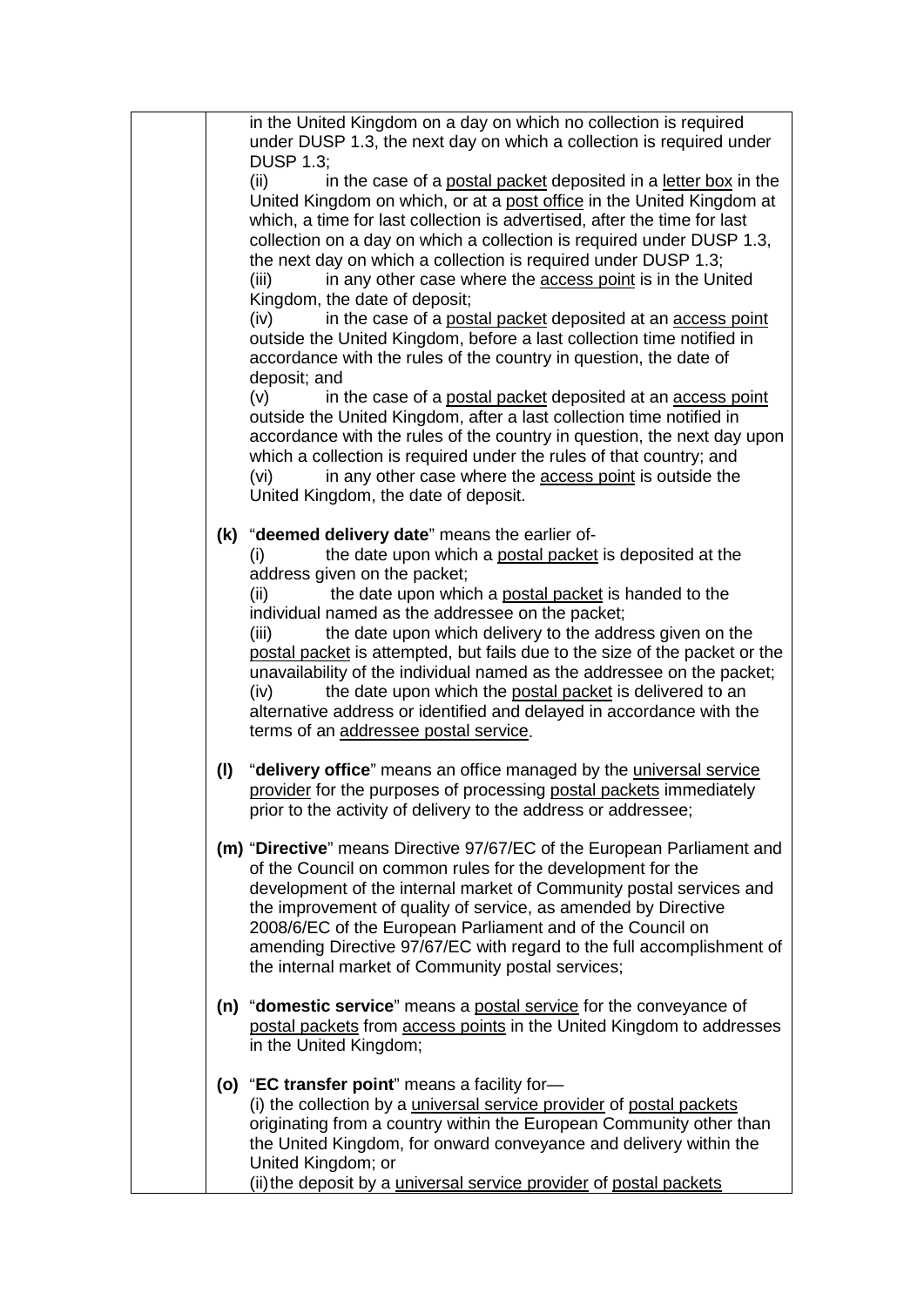|     | originating from the United Kingdom, for onward conveyance and<br>delivery to a country within the European Community other than the<br>United Kingdom;                                                                                                                                                                                                                             |
|-----|-------------------------------------------------------------------------------------------------------------------------------------------------------------------------------------------------------------------------------------------------------------------------------------------------------------------------------------------------------------------------------------|
|     | (p) "eligible items" means                                                                                                                                                                                                                                                                                                                                                          |
|     | (a) books, papers and letters which are prepared for use by<br>blind or partially sighted people,                                                                                                                                                                                                                                                                                   |
|     | (b) papers sent to anyone to be prepared or impressed so blind<br>or partially sighted people can use them,                                                                                                                                                                                                                                                                         |
|     | (c) relief maps, machines, frames and attachments for making<br>impressions for blind or partially sighted people to use,                                                                                                                                                                                                                                                           |
|     | (d) writing frames and attachments for blind or partially sighted<br>people to use,                                                                                                                                                                                                                                                                                                 |
|     | (e) Braille instruction manuals,                                                                                                                                                                                                                                                                                                                                                    |
|     | (f) games (including card games) for blind or partially sighted<br>people,                                                                                                                                                                                                                                                                                                          |
|     | (g) mathematical appliances and attachments for blind or<br>partially sighted people,                                                                                                                                                                                                                                                                                               |
|     | (h) recordings of readings from printed sources, such as books,<br>journals, newspapers, periodicals or similar publications,<br>(i) equipment used to play such recordings,                                                                                                                                                                                                        |
|     | (j) metal plates impressed or sent for impressing for use by                                                                                                                                                                                                                                                                                                                        |
|     | blind or partially sighted people,                                                                                                                                                                                                                                                                                                                                                  |
|     | (k) supplies of covers, envelopes and labels for sending articles<br>for use by blind or partially sighted people,                                                                                                                                                                                                                                                                  |
|     | (I) watches, clocks, timers, tools and measuring equipment                                                                                                                                                                                                                                                                                                                          |
|     | designed for blind or partially sighted people to use,<br>(m) walking sticks adapted for blind or partially sighted people,                                                                                                                                                                                                                                                         |
|     | (n) harnesses for guide dogs; and                                                                                                                                                                                                                                                                                                                                                   |
|     | (o) computer disks and CDs which are prepared for blind or                                                                                                                                                                                                                                                                                                                          |
|     | partially sighted people;                                                                                                                                                                                                                                                                                                                                                           |
|     | (q) "insured item" means an item the value of which has been declared<br>to the universal service provider and of which, in the event of its theft<br>or loss or damage in the course of its conveyance by post, the<br>universal service provider has agreed to pay to the sender an agreed<br>reasonable sum, not exceeding the declared value;                                   |
|     |                                                                                                                                                                                                                                                                                                                                                                                     |
|     | (r) "latest delivery time" means, for each UK address, the time<br>expressed in minutes past an hour by which the universal service<br>provider endeavours to make a delivery every working day in<br>accordance with the <i>universal service provider's</i> classification, as at 1<br>December 2005, of addresses as either "urban" or "rural";                                  |
|     | (s) "letter box" includes any pillar box, wall box, or other box or<br>receptacle provided by a postal operator for the purpose of receiving<br>postal packets, or any class of postal packets for onwards<br>transmission by post;                                                                                                                                                 |
|     |                                                                                                                                                                                                                                                                                                                                                                                     |
| (t) | "meter" means a method of evidencing payment for postal services<br>provided by the <i>universal service provider</i> which involve the<br>conveyance of a postal packet, through which the sender having paid<br>in advance for postage applies an impression to a visible surface of<br>the postal packet using a franking machine licensed by the universal<br>service provider; |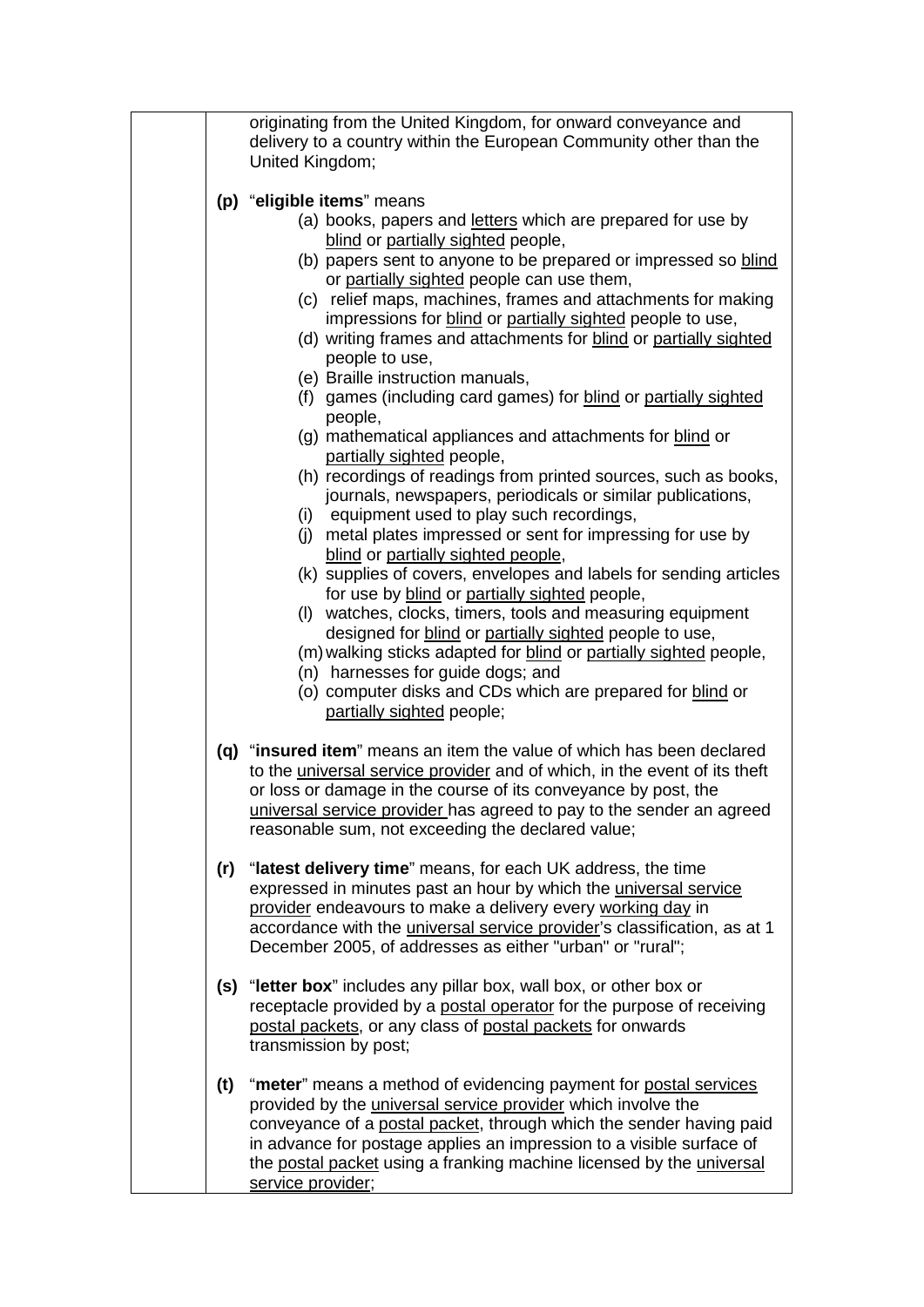| (u) "partially sighted" means having a standard of close-up vision, with<br>spectacles, certified by an ophthalmologist, doctor or ophthalmic<br>optician, of N12 (print size) or less;<br>(v) "post office" means any premises or vehicle in the United Kingdom<br>from which postal services, or services provided under arrangements<br>with a government department, are provided directly to the public;<br>(w) "postcode area" means a geographical area indicated by the letters<br>preceding the first number in the code, as the code is set out in the<br>postcode address file;<br>(x) "postcode address file" has the meaning given in s.116(3) Postal<br>Services Act 2000;<br>(y) "postcode district" means a geographical area indicated by the<br>(alphabetical) letters and numbers in a postcode preceding the space<br>in the code, as the code is set out in the postcode address file.<br>(z) "proof of delivery" means a copy of a signature obtained on delivery<br>of a postal packet;<br>(aa) "public holiday" means Christmas Day, Good Friday, a day which is a<br>bank holiday under the Banking and Financial Dealings Act 1971 and<br>any other day which Ofcom has by direction agreed should be treated<br>as a public holiday;<br>(bb) "registered item" means an item which has been registered with<br>the universal service provider in connection with its conveyance by<br>post and for which an amount is payable to the sender in the event of<br>theft or loss of or damage to it in the course of its conveyance by post;<br>(cc) "ROW transfer point" means a facility for-<br>(i) the collection by a <i>universal service provider</i> of postal packets<br>originating from a country outside the European Community, for<br>onward conveyance and delivery within the United Kingdom; or<br>(ii) the deposit by a <i>universal service provider</i> of postal packets<br>originating from the United Kingdom, for onward conveyance and<br>delivery to a country outside the European Community.<br>"Royal Mail" means Royal Mail Group Limited, whose registered<br>(dd)<br>company number in England and Wales is 04138203;<br>(ee) "single piece service" means a postal service whose price (on<br>average for each postal packet) is not subject to any discounts related<br>to<br>(i) the number of postal packets sent in connection with the<br>person who paid for the service;<br>(ii) the positioning of text on the postal packet;<br>(iii) the use of markings which facilitate the use of machines to<br>sort postal packets; or<br>(iv) presortation into geographical areas for delivery; |
|----------------------------------------------------------------------------------------------------------------------------------------------------------------------------------------------------------------------------------------------------------------------------------------------------------------------------------------------------------------------------------------------------------------------------------------------------------------------------------------------------------------------------------------------------------------------------------------------------------------------------------------------------------------------------------------------------------------------------------------------------------------------------------------------------------------------------------------------------------------------------------------------------------------------------------------------------------------------------------------------------------------------------------------------------------------------------------------------------------------------------------------------------------------------------------------------------------------------------------------------------------------------------------------------------------------------------------------------------------------------------------------------------------------------------------------------------------------------------------------------------------------------------------------------------------------------------------------------------------------------------------------------------------------------------------------------------------------------------------------------------------------------------------------------------------------------------------------------------------------------------------------------------------------------------------------------------------------------------------------------------------------------------------------------------------------------------------------------------------------------------------------------------------------------------------------------------------------------------------------------------------------------------------------------------------------------------------------------------------------------------------------------------------------------------------------------------------------------------------------------------------------------------------------------------------------------------------------------------------------------------------------------------------|
|                                                                                                                                                                                                                                                                                                                                                                                                                                                                                                                                                                                                                                                                                                                                                                                                                                                                                                                                                                                                                                                                                                                                                                                                                                                                                                                                                                                                                                                                                                                                                                                                                                                                                                                                                                                                                                                                                                                                                                                                                                                                                                                                                                                                                                                                                                                                                                                                                                                                                                                                                                                                                                                          |
|                                                                                                                                                                                                                                                                                                                                                                                                                                                                                                                                                                                                                                                                                                                                                                                                                                                                                                                                                                                                                                                                                                                                                                                                                                                                                                                                                                                                                                                                                                                                                                                                                                                                                                                                                                                                                                                                                                                                                                                                                                                                                                                                                                                                                                                                                                                                                                                                                                                                                                                                                                                                                                                          |
|                                                                                                                                                                                                                                                                                                                                                                                                                                                                                                                                                                                                                                                                                                                                                                                                                                                                                                                                                                                                                                                                                                                                                                                                                                                                                                                                                                                                                                                                                                                                                                                                                                                                                                                                                                                                                                                                                                                                                                                                                                                                                                                                                                                                                                                                                                                                                                                                                                                                                                                                                                                                                                                          |
|                                                                                                                                                                                                                                                                                                                                                                                                                                                                                                                                                                                                                                                                                                                                                                                                                                                                                                                                                                                                                                                                                                                                                                                                                                                                                                                                                                                                                                                                                                                                                                                                                                                                                                                                                                                                                                                                                                                                                                                                                                                                                                                                                                                                                                                                                                                                                                                                                                                                                                                                                                                                                                                          |
|                                                                                                                                                                                                                                                                                                                                                                                                                                                                                                                                                                                                                                                                                                                                                                                                                                                                                                                                                                                                                                                                                                                                                                                                                                                                                                                                                                                                                                                                                                                                                                                                                                                                                                                                                                                                                                                                                                                                                                                                                                                                                                                                                                                                                                                                                                                                                                                                                                                                                                                                                                                                                                                          |
|                                                                                                                                                                                                                                                                                                                                                                                                                                                                                                                                                                                                                                                                                                                                                                                                                                                                                                                                                                                                                                                                                                                                                                                                                                                                                                                                                                                                                                                                                                                                                                                                                                                                                                                                                                                                                                                                                                                                                                                                                                                                                                                                                                                                                                                                                                                                                                                                                                                                                                                                                                                                                                                          |
|                                                                                                                                                                                                                                                                                                                                                                                                                                                                                                                                                                                                                                                                                                                                                                                                                                                                                                                                                                                                                                                                                                                                                                                                                                                                                                                                                                                                                                                                                                                                                                                                                                                                                                                                                                                                                                                                                                                                                                                                                                                                                                                                                                                                                                                                                                                                                                                                                                                                                                                                                                                                                                                          |
|                                                                                                                                                                                                                                                                                                                                                                                                                                                                                                                                                                                                                                                                                                                                                                                                                                                                                                                                                                                                                                                                                                                                                                                                                                                                                                                                                                                                                                                                                                                                                                                                                                                                                                                                                                                                                                                                                                                                                                                                                                                                                                                                                                                                                                                                                                                                                                                                                                                                                                                                                                                                                                                          |
|                                                                                                                                                                                                                                                                                                                                                                                                                                                                                                                                                                                                                                                                                                                                                                                                                                                                                                                                                                                                                                                                                                                                                                                                                                                                                                                                                                                                                                                                                                                                                                                                                                                                                                                                                                                                                                                                                                                                                                                                                                                                                                                                                                                                                                                                                                                                                                                                                                                                                                                                                                                                                                                          |
|                                                                                                                                                                                                                                                                                                                                                                                                                                                                                                                                                                                                                                                                                                                                                                                                                                                                                                                                                                                                                                                                                                                                                                                                                                                                                                                                                                                                                                                                                                                                                                                                                                                                                                                                                                                                                                                                                                                                                                                                                                                                                                                                                                                                                                                                                                                                                                                                                                                                                                                                                                                                                                                          |
|                                                                                                                                                                                                                                                                                                                                                                                                                                                                                                                                                                                                                                                                                                                                                                                                                                                                                                                                                                                                                                                                                                                                                                                                                                                                                                                                                                                                                                                                                                                                                                                                                                                                                                                                                                                                                                                                                                                                                                                                                                                                                                                                                                                                                                                                                                                                                                                                                                                                                                                                                                                                                                                          |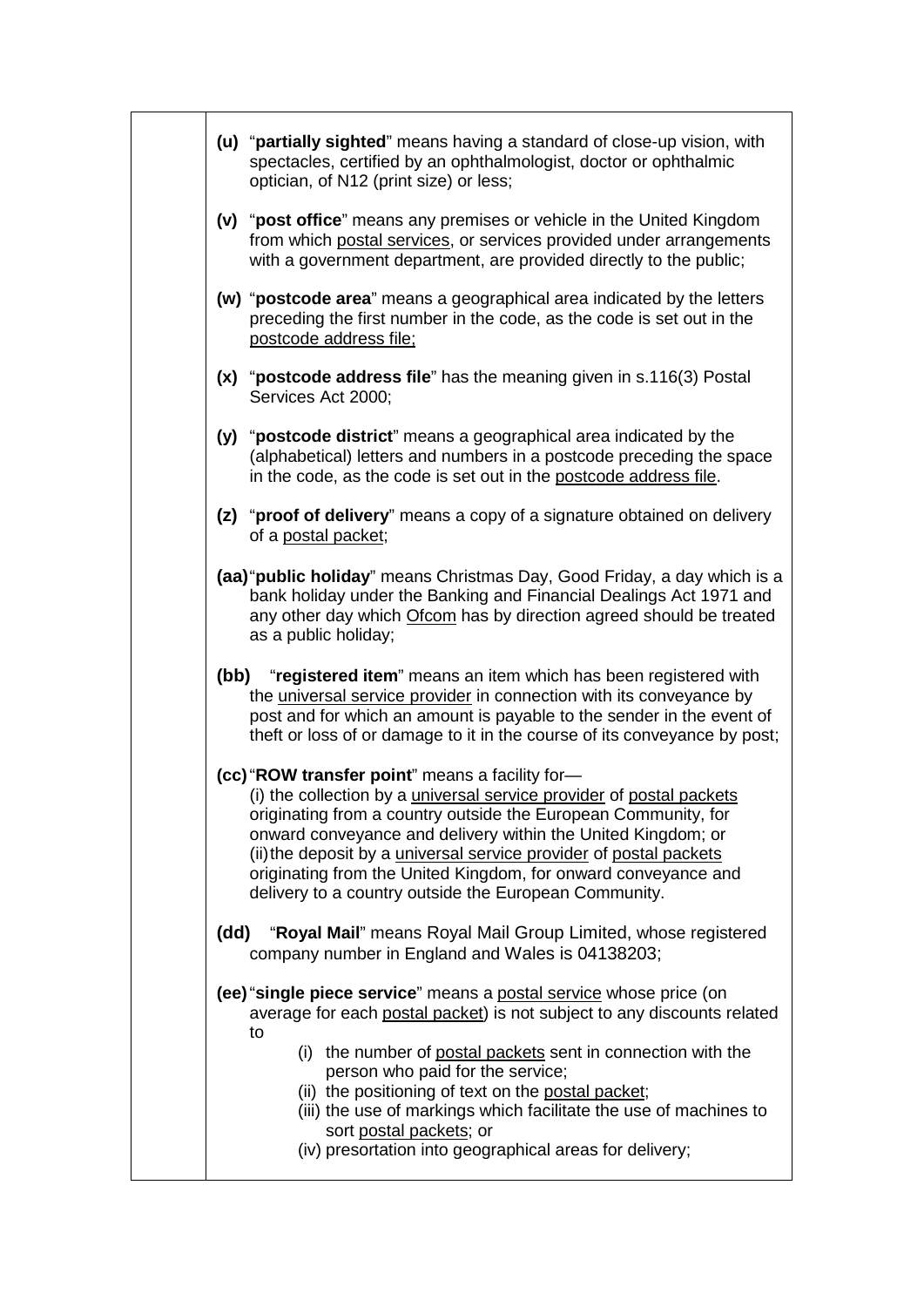|                      | (ff) "specified collection time" means, in relation to an access point used<br>in the provision of a service set out in Condition DUSP 1.4, that period<br>of time within which the <i>universal service provider</i> endeavours to make<br>a collection every working day in accordance with the universal service<br>provider's classification of such access points as at 1 December 2005<br>as either "commercial area", "town/city area", "rest of UK", "deep rural",<br>"business box" or "Post Office branch". |
|----------------------|-----------------------------------------------------------------------------------------------------------------------------------------------------------------------------------------------------------------------------------------------------------------------------------------------------------------------------------------------------------------------------------------------------------------------------------------------------------------------------------------------------------------------|
|                      | (gg) "target routing time" means the target maximum time for conveying<br>postal packets from the access point to the delivery point in the<br>provision of a postal service;                                                                                                                                                                                                                                                                                                                                         |
|                      | (hh) "tracking facility" means a facility enabling a sender to monitor the<br>progress of a postal packet through the postal network;                                                                                                                                                                                                                                                                                                                                                                                 |
|                      | (ii) "USO" means Royal Mail's products and/or services provided by Royal<br>Mail for the purpose of complying with Royal Mail's obligations<br>imposed by any designated USP condition;                                                                                                                                                                                                                                                                                                                               |
|                      | (ij) "working day" means any day which is not a Sunday or a public<br>holiday.                                                                                                                                                                                                                                                                                                                                                                                                                                        |
| <b>DUSP</b><br>1.1.3 | For the purpose of interpreting this DUSP Condition-<br>(a) except in so far as DUSP 1.1.2 or the context otherwise requires, any<br>word or expression shall have the same meaning as it has been<br>ascribed for the purpose of Part 3 of the Act;                                                                                                                                                                                                                                                                  |
|                      | (b) headings and titles shall be disregarded;                                                                                                                                                                                                                                                                                                                                                                                                                                                                         |
|                      | (c) expressions cognate with those referred to in this DUSP Condition<br>shall be construed accordingly;                                                                                                                                                                                                                                                                                                                                                                                                              |
|                      | (d) the Interpretation Act 1978 (c. 30) shall apply as if this DUSP<br>Condition were an Act of Parliament;                                                                                                                                                                                                                                                                                                                                                                                                           |
|                      | (e) references to a day are references to a period of twenty-four hours<br>beginning with one midnight and ending with the next, which period<br>shall be treated to include a Saturday, a Sunday, a Bank Holiday,<br>Christmas Day, Good Friday or other public holiday;                                                                                                                                                                                                                                             |
|                      | (f)<br>references to <b>letters</b> and <b>postal packets</b> exclude-                                                                                                                                                                                                                                                                                                                                                                                                                                                |
|                      | (i) postal packets which are excepted under section 33(1) of the Act;<br>(ii) postal packets<br>a. containing items which it is reasonable to exclude<br>from carriage by post; or<br>b. which do not comply with conditions reasonably<br>imposed on their carriage by post,<br>for reasons of potential harm to health, public security or compliance<br>with law; and<br>(iii) postal packets which are not legibly addressed.                                                                                     |
|                      | (g) Routing times shall be expressed using the formula " $D + n$ ", where-                                                                                                                                                                                                                                                                                                                                                                                                                                            |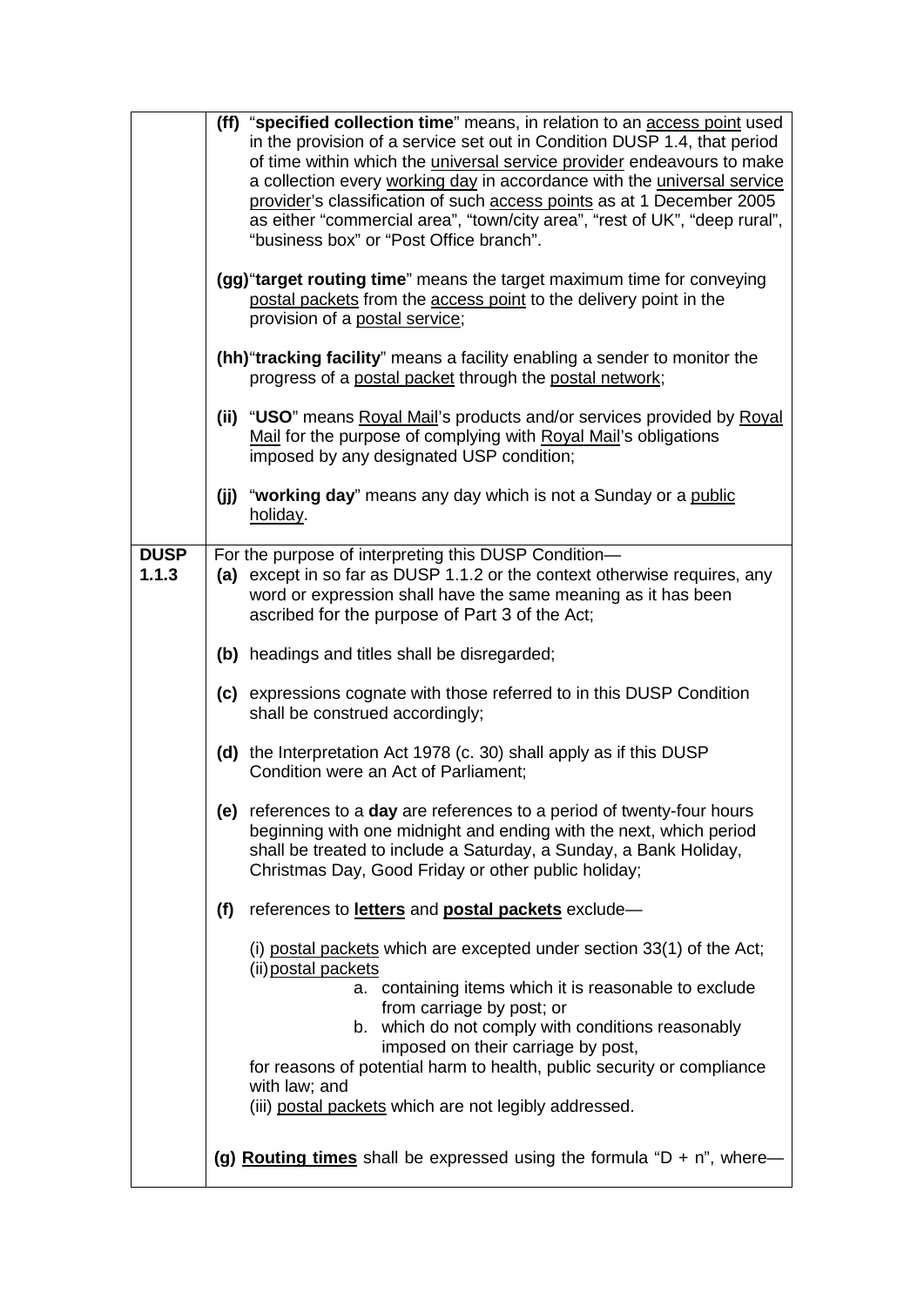| (i) "D" means the deemed date of collection; and<br>(ii) "n" means the number of working days between D and the<br>delivery date, including the delivery date.                                                                                                                |
|-------------------------------------------------------------------------------------------------------------------------------------------------------------------------------------------------------------------------------------------------------------------------------|
| (h) the following shall be deemed to be directions issued by Ofcom<br>agreeing that a day should be treated as a public holiday for the purposes<br>of the definition of "public holiday" in this DUSP Condition:                                                             |
| Exceptions to Royal Mail's universal service obligation – for 26<br>$\bullet$<br>December 22009 in the UK, bank holidays on Saturdays in the<br>UK, as local holidays in Northern Ireland and Scotland: a<br>decision document (Postal Services Commission, October<br>2009). |

## **1.2. Obligation to provide deliveries**

| Except as set out in DUSP 1.2.3, the <i>universal service provider</i> shall offer |  |
|------------------------------------------------------------------------------------|--|
| to provide at least one delivery of letters originating from anywhere in the       |  |
| world every Monday to Saturday-                                                    |  |
| to the home or premises of every individual or other person in the<br>(a)          |  |
| UK; and                                                                            |  |
| to delivery points approved by Ofcom for the purposes of this<br>(b)               |  |
| Condition.                                                                         |  |
| Except as set out in DUSP 1.2.3, the <i>universal service provider</i> shall offer |  |
| to provide at least one delivery of other postal packets originating from          |  |
| anywhere in the world every Monday to Friday-                                      |  |
| to the home or premises of every individual or other person in the<br>(a)          |  |
| UK; and                                                                            |  |
| to delivery points approved by Ofcom for the purposes of this<br>(b)               |  |
| paragraph.                                                                         |  |
| In the provision of any universal service in DUSP 1.4 the universal service        |  |
| provider shall either-                                                             |  |
| deliver the postal packet to the premises identified on the postal<br>(a)          |  |
| packet;                                                                            |  |
| (b)<br>deliver the postal packet to an individual named on the postal              |  |
| packet; or                                                                         |  |
| where an unsuccessful attempt has been made to deliver the postal<br>(c)           |  |
| packet in accordance with (a) or (b), offer the addressee a choice of              |  |
| redelivery within a reasonable period and an opportunity to collect the            |  |
| postal packet from a post office or delivery office.                               |  |
|                                                                                    |  |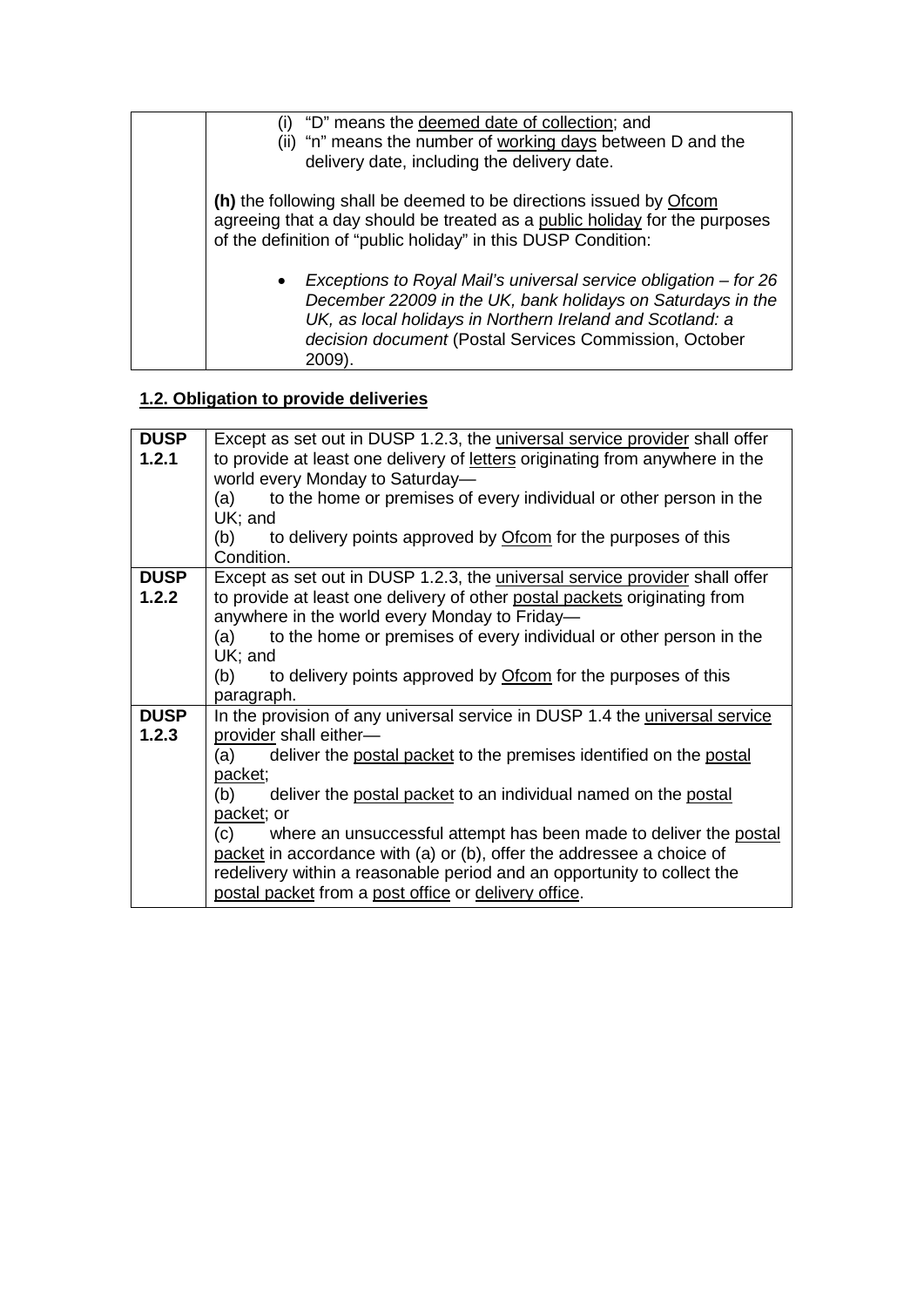| <b>DUSP</b> | DUSP 1.2.1 and DUSP 1.2.2 shall not apply-                                  |
|-------------|-----------------------------------------------------------------------------|
| 1.2.4       | (a)<br>in an emergency;                                                     |
|             | in such geographical or other circumstances as Ofcom has<br>(b)             |
|             | specified to be exceptional for the purposes of this DUSP 1.2.4;            |
|             | on a day which is a public holiday in the part of the United Kingdom<br>(C) |
|             | in which the delivery point is situated; or                                 |
|             | in relation to a particular address or delivery point, where the<br>(d)     |
|             | addressee has purchased one or more postal services in accordance with      |
|             | which postal packets for that addressee are to be delayed or diverted.      |
| <b>DUSP</b> | The following directions shall be deemed to have been made under DUSP       |
| 1.2.5       | 1.2.4(b) until they expire or are revoked by Ofcom:                         |
|             | [We are consulting on the deliveries exceptions direction and               |
|             | would propose to deem any direction made following that                     |
|             | consultation to be a direction under this condition <sup>3</sup>            |

## **1.3. Obligation to provide collections**

| <b>DUSP</b> | Except as set out in DUSP 1.3.2, the universal service provider shall       |  |
|-------------|-----------------------------------------------------------------------------|--|
| 1.3.1       | provide at least one collection-                                            |  |
|             | every Monday to Saturday, from access points for letters for the<br>(a)     |  |
|             | services described in DUSP 1.4; and                                         |  |
|             | every Monday to Friday, from access points for other postal packets<br>(b)  |  |
|             | for the services described in DUSP 1.4.                                     |  |
| <b>DUSP</b> | DUSP 1.3.1 shall not apply-                                                 |  |
| 1.3.2       | in an emergency;<br>(a)                                                     |  |
|             | in such geographical or other circumstances as Ofcom has<br>(b)             |  |
|             | specified to be exceptional for the purposes of this DUSP 1.3.2; or         |  |
|             | on a day which is a public holiday in the part of the United Kingdom<br>(C) |  |
|             | in which the access point is situated.                                      |  |
| <b>DUSP</b> | The following directions shall be deemed to have been made under DUSP       |  |
| 1.3.3       | 1.3.2(b), until they expire or are revoked by Ofcom:                        |  |
|             | Exceptions to Royal Mail's Universal Collections Service - A                |  |
|             | <b>Policy Document and Direction (Postal Services Commission,</b>           |  |
|             | October 2008)                                                               |  |

## **1.4. Obligation to provide end-to-end services**

| End-to-end domestic services at affordable tariffs                           |  |
|------------------------------------------------------------------------------|--|
| Postal services meeting the following descriptions shall be provided for all |  |
| postal packets save where otherwise specified, as single piece services at   |  |
| affordable prices determined in accordance with a public tariff which is     |  |
| uniform throughout the United Kingdom, on fair and reasonable terms,         |  |
| every day on which a collection is required by DUSP 1.3.1.                   |  |
| • First class service(s)                                                     |  |
| One or more domestic services for the conveyance of postal packets           |  |
| $which$ —                                                                    |  |
| have a target routing time of $D+1$ ;<br>(a)                                 |  |
| may be paid for by postage stamp or meter or other reasonable<br>(b)         |  |
| methods:                                                                     |  |
| provide a Certificate of Posting on request where the postal packet<br>(c)   |  |
| is deposited at a post office; and                                           |  |
| offer to provide proof of delivery on application by the sender.<br>(d)      |  |
|                                                                              |  |

<span id="page-8-0"></span>3 [http://stakeholders.ofcom.org.uk/consultations/direction-extension/.](http://stakeholders.ofcom.org.uk/consultations/direction-extension/)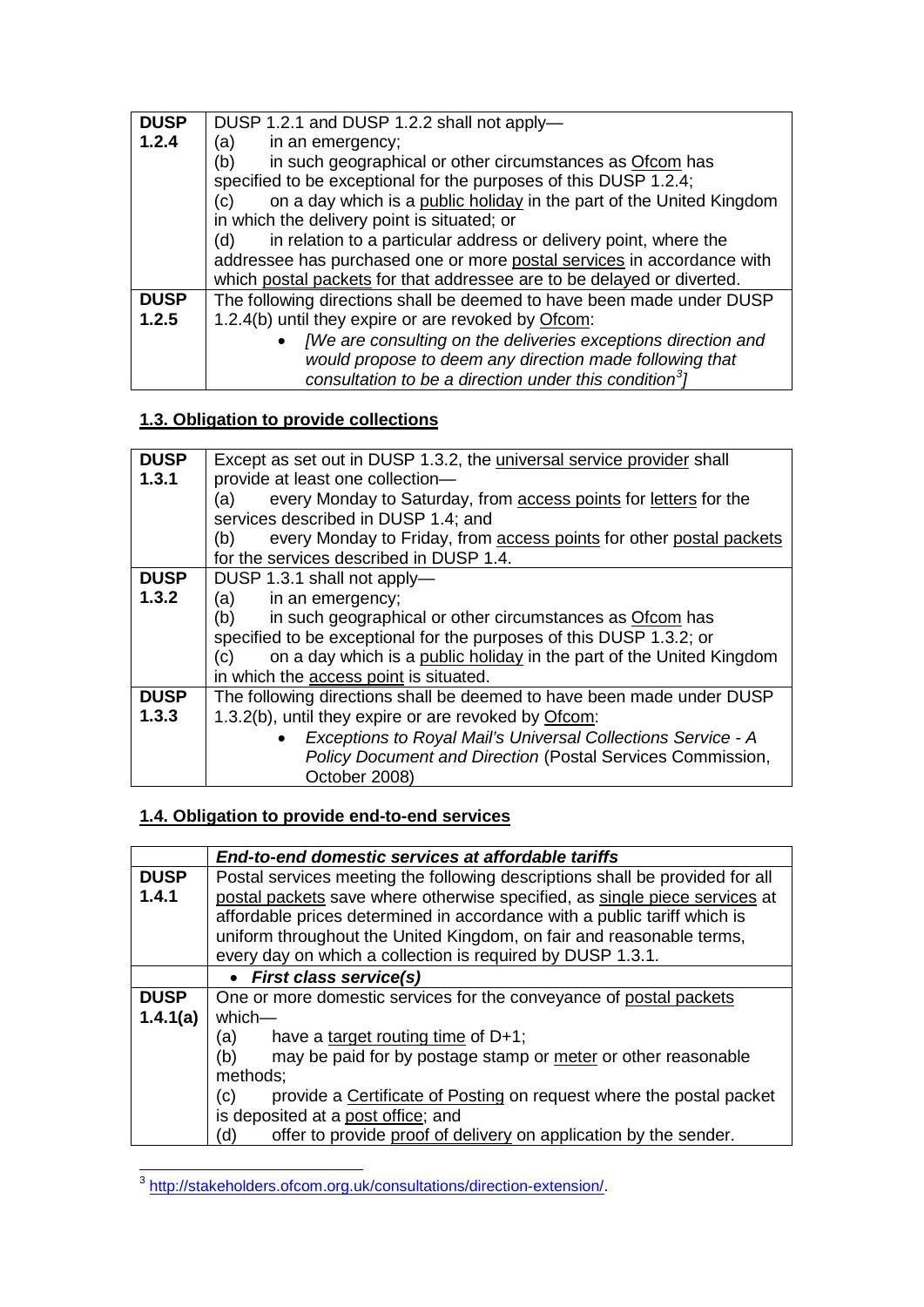|             | • Second class service(s)                                                    |
|-------------|------------------------------------------------------------------------------|
| <b>DUSP</b> | One or more domestic services for the conveyance of postal packets           |
| 1.4.1(b)    | which-                                                                       |
|             | have a target routing time of D+3;<br>(a)                                    |
|             | may be paid for by postage stamp or meter or other reasonable<br>(b)         |
|             | methods;                                                                     |
|             | provide a Certificate of Posting on request where the postal packet<br>(c)   |
|             | is deposited at a post office; and                                           |
|             | offer to provide proof of delivery on application by the sender.<br>(d)      |
|             | • Return to sender service(s)                                                |
| <b>DUSP</b> | One or more domestic services for the conveyance of postal packets back      |
| 1.4.1(c)    | to the sender within a reasonable target routing time, where-                |
|             | The postal packet has been conveyed in the provision of a<br>(a)             |
|             | universal postal service and delivery to the addressee named on the postal   |
|             | packet has not been effected;                                                |
|             | The sender's address is marked on the postal packet; and<br>(b)              |
|             | the service may be paid for by reasonable methods.<br>(c)                    |
|             | • Special delivery service(s)                                                |
| <b>DUSP</b> | One or more domestic services for the conveyance of postal packets           |
| 1.4.1(d)    | weighing no more than 10 kilograms which-                                    |
|             | have a target routing time of D+1, with a target delivery time of<br>(i)     |
|             | 1pm, except where this is not reasonably possible;                           |
|             | (ii)<br>are available for registered items and insured items;                |
|             | (iv)<br>provide a tracking facility;                                         |
|             | offer to provide proof of delivery on application by the sender; and<br>(v)  |
|             | are paid for in advance.<br>(vi)                                             |
|             | End-to-end international services at affordable tariffs                      |
| <b>DUSP</b> | One or more services for the conveyance of postal packets to EC transfer     |
| 1.4.1(e)    | points-                                                                      |
|             | having in relation to each country target routing times which provide<br>(i) |
|             | for at least 85% of postal packets to be deemed delivered in $D + 3$ and at  |
|             | least 97% of postal packets to be deemed delivered in D + 5; and             |
|             | which may be paid for by postage stamp or other reasonable<br>(ii)           |
|             | methods;                                                                     |
|             | (iii)<br>which provide a Certificate of Posting on request where the postal  |
|             | packet is deposited at a post office;                                        |
|             | such services to include services for the conveyance of-                     |
|             | a. registered items;                                                         |
|             | b. insured items; and                                                        |
|             | items which are neither registered nor insured<br>C.                         |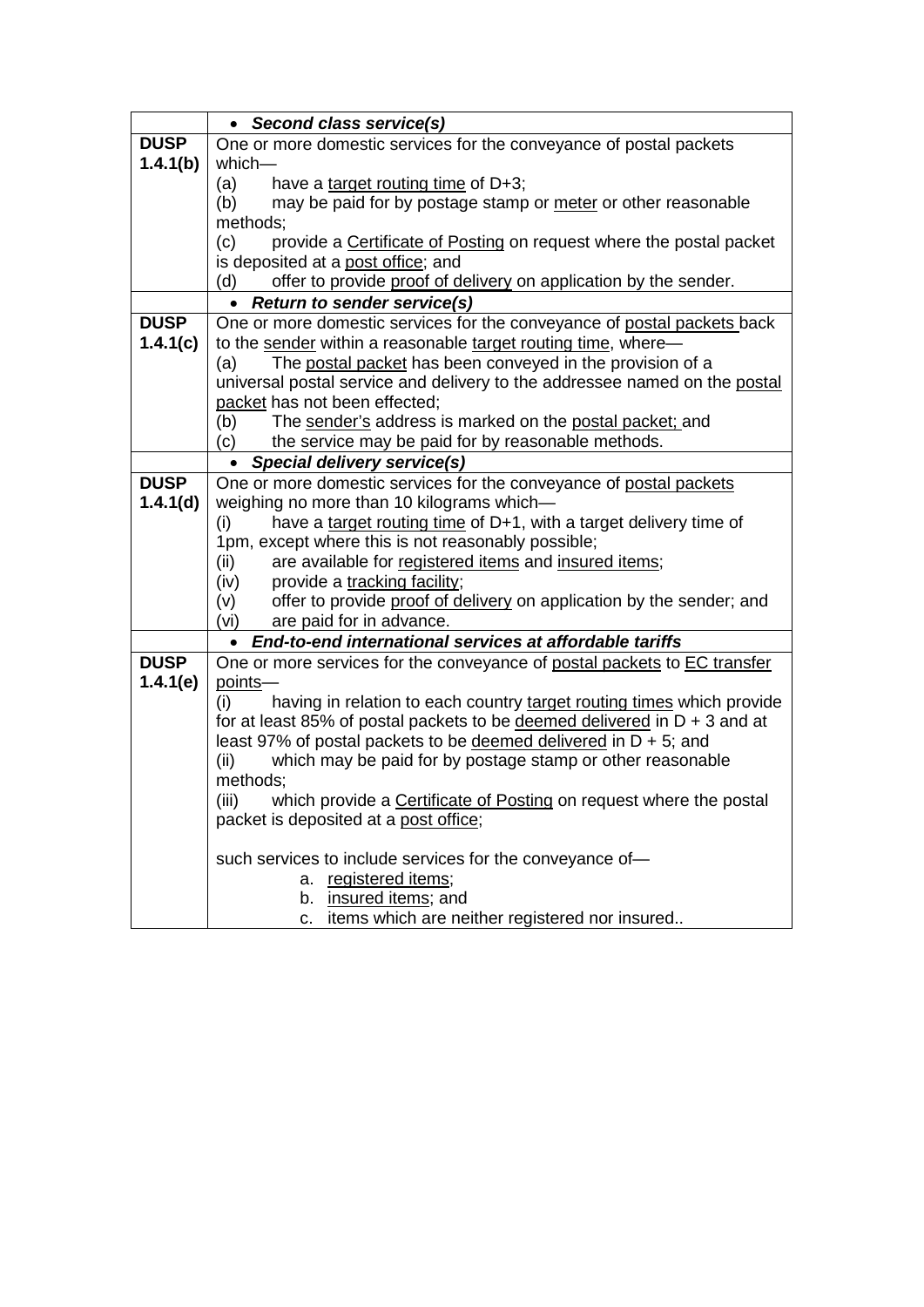| <b>DUSP</b> | (i) One or more services for the conveyance of postal packets to ROW                                                                                   |
|-------------|--------------------------------------------------------------------------------------------------------------------------------------------------------|
| 1.4.1(f)    | transfer points for onward delivery to each country of the world other than                                                                            |
|             | countries within the European Community, where-                                                                                                        |
|             | a. in relation to each country target routing times for the end-<br>to-end service are $D + 7$ ;                                                       |
|             | b. the services may be paid for by postage stamp or other                                                                                              |
|             | reasonable methods; and                                                                                                                                |
|             | c. a Certificate of Posting is provided on request where the                                                                                           |
|             | postal packet is deposited at a post office.                                                                                                           |
|             |                                                                                                                                                        |
|             | (ii) One or more services for the conveyance of postal packets to ROW                                                                                  |
|             | transfer points for onward delivery to each country of the world other than                                                                            |
|             | countries within the European Community, where-                                                                                                        |
|             | a. in relation to each country target routing times for the end-<br>to-end service are $D + 12$ weeks;                                                 |
|             | b. the services may be paid for by postage stamp or other                                                                                              |
|             | reasonable methods; and                                                                                                                                |
|             | c. a Certificate of Posting is provided on request where the                                                                                           |
|             | postal packet is deposited at a post office.                                                                                                           |
|             |                                                                                                                                                        |
|             | (iii) The services provided pursuant to this DUSP 1.4.1(f) must include                                                                                |
|             | services for the conveyance of-                                                                                                                        |
|             | a. registered items;<br>b. insured items; and                                                                                                          |
|             | items which are neither registered nor insured.<br>C.                                                                                                  |
| <b>DUSP</b> | One or more services for the onward conveyance and delivery within the                                                                                 |
| 1.4.1(g)    | United Kingdom of postal packets collected from EC transfer points for                                                                                 |
|             | postal packets originating from each country within the European                                                                                       |
|             | Community other than the United Kingdom, having target routing times in                                                                                |
|             | relation to each country which provide for at least 85% of postal packets to                                                                           |
|             | be deemed delivered with a routing time of $D + 3$ and at least 97% of                                                                                 |
|             | postal packets to be deemed delivered with a routing time of D + 5.                                                                                    |
| <b>DUSP</b> | One or more services for the onward conveyance and delivery within the                                                                                 |
| 1.4.1(h)    | United Kingdom of postal packets collected from ROW transfer points for<br>postal operators from each country of the world other than countries within |
|             | the European Community, having reasonable target routing times.                                                                                        |
| <b>DUSP</b> | The universal service provider shall use reasonable endeavours directly or                                                                             |
| 1.4.2       | indirectly to establish arrangements with postal operators in countries                                                                                |
|             | outside the United Kingdom for them to deliver to the universal service                                                                                |
|             | provider any postal packets posted from outside the United Kingdom to                                                                                  |
|             | addresses within the United Kingdom.                                                                                                                   |
|             | Services to be provided free of charge                                                                                                                 |
| <b>DUSP</b> | The universal service provider shall provide the following postal services                                                                             |
| 1.4.3       | free of charge throughout the United Kingdom, save as otherwise                                                                                        |
|             | specified, and on fair and reasonable terms every day on which a                                                                                       |
|             | collection is required by DUSP 1.3.1.<br>(a) a domestic postal service for the conveyance of legislative                                               |
|             | petitions and addresses which meet the weight and covers                                                                                               |
|             | requirements, having a reasonable target routing time.                                                                                                 |
|             |                                                                                                                                                        |
|             | (b) a domestic postal service having a target routing time of $D + 1$ ,                                                                                |
|             | which conveys eligible items weighing up to 7 kilograms in aggregate                                                                                   |
|             | per postal packet-                                                                                                                                     |
|             | (i) to blind or partially sighted persons;                                                                                                             |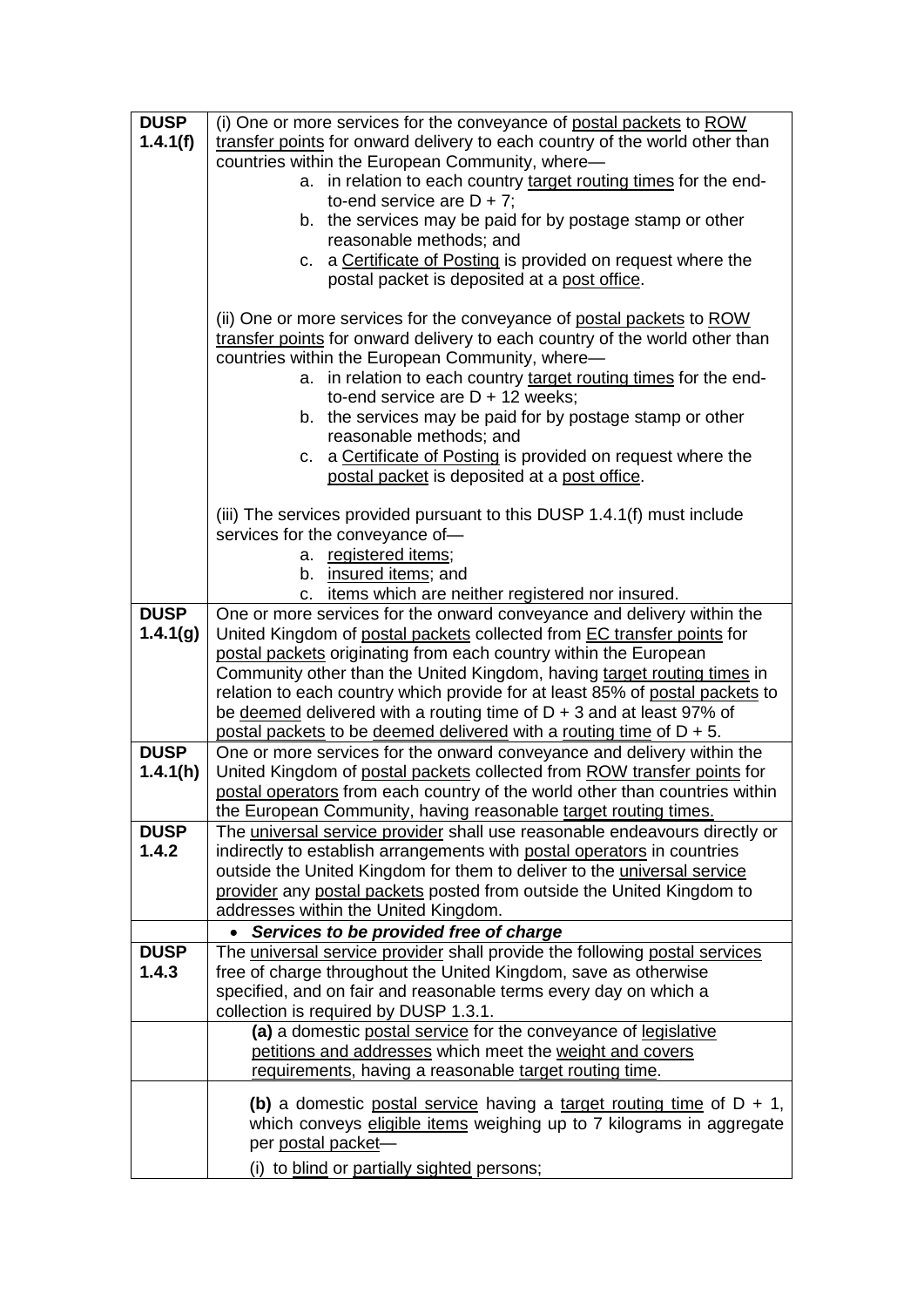| (ii) from blind or partially sighted persons; or                                                                                                                                                                                                                                                                                                                                                                              |
|-------------------------------------------------------------------------------------------------------------------------------------------------------------------------------------------------------------------------------------------------------------------------------------------------------------------------------------------------------------------------------------------------------------------------------|
| (iii)from organisations representing blind people or providing a service<br>specifically designed for blind or partially sighted persons.                                                                                                                                                                                                                                                                                     |
| (c) One or more services for the conveyance of eligible items to any<br>country in the world other than the United Kingdom-                                                                                                                                                                                                                                                                                                   |
| (i) to blind or partially sighted persons;                                                                                                                                                                                                                                                                                                                                                                                    |
| (ii) from blind or partially sighted persons; or                                                                                                                                                                                                                                                                                                                                                                              |
| (iii)from organisations representing blind people or providing a service<br>specifically designed for blind or partially sighted persons.                                                                                                                                                                                                                                                                                     |
| Such services shall include a service with a target routing time of $D + 12$<br>weeks for postal packets weighing no more than 7 kilograms.                                                                                                                                                                                                                                                                                   |
| Such services shall include a service with a target routing time of $D + 7$<br>days for postal packets weighing no more than 7 kilograms, except that                                                                                                                                                                                                                                                                         |
| if the destination is one of the countries listed in Annex 1 to this<br>(i)<br>Condition, the postal packet shall weigh no more than 1 kilogram;<br>and                                                                                                                                                                                                                                                                       |
| (ii) in relation to any postal packet weighing between 1 kilogram and 7<br>kilograms, where the tariff for the postal packet concerned were it<br>to be conveyed in the provision of a service set out in DUSP<br>1.4(f)(i) exceeds the tariff for that postal packet were it to be<br>conveyed in the provision of a service set out in DUSP 1.4.1(f)(ii), a<br>tariff may be applied which does not exceed that difference. |

## **1.5. Obligation to provide addressee services**

| <b>DUSP</b><br>1.5.1 | The universal service provider shall provide the following postal services to<br>addressees at affordable prices determined in accordance with a public<br>tariff which is uniform throughout the United Kingdom, on fair and<br>reasonable terms, and shall be available for purchase every Monday to |
|----------------------|--------------------------------------------------------------------------------------------------------------------------------------------------------------------------------------------------------------------------------------------------------------------------------------------------------|
|                      | Saturday which is a working day -                                                                                                                                                                                                                                                                      |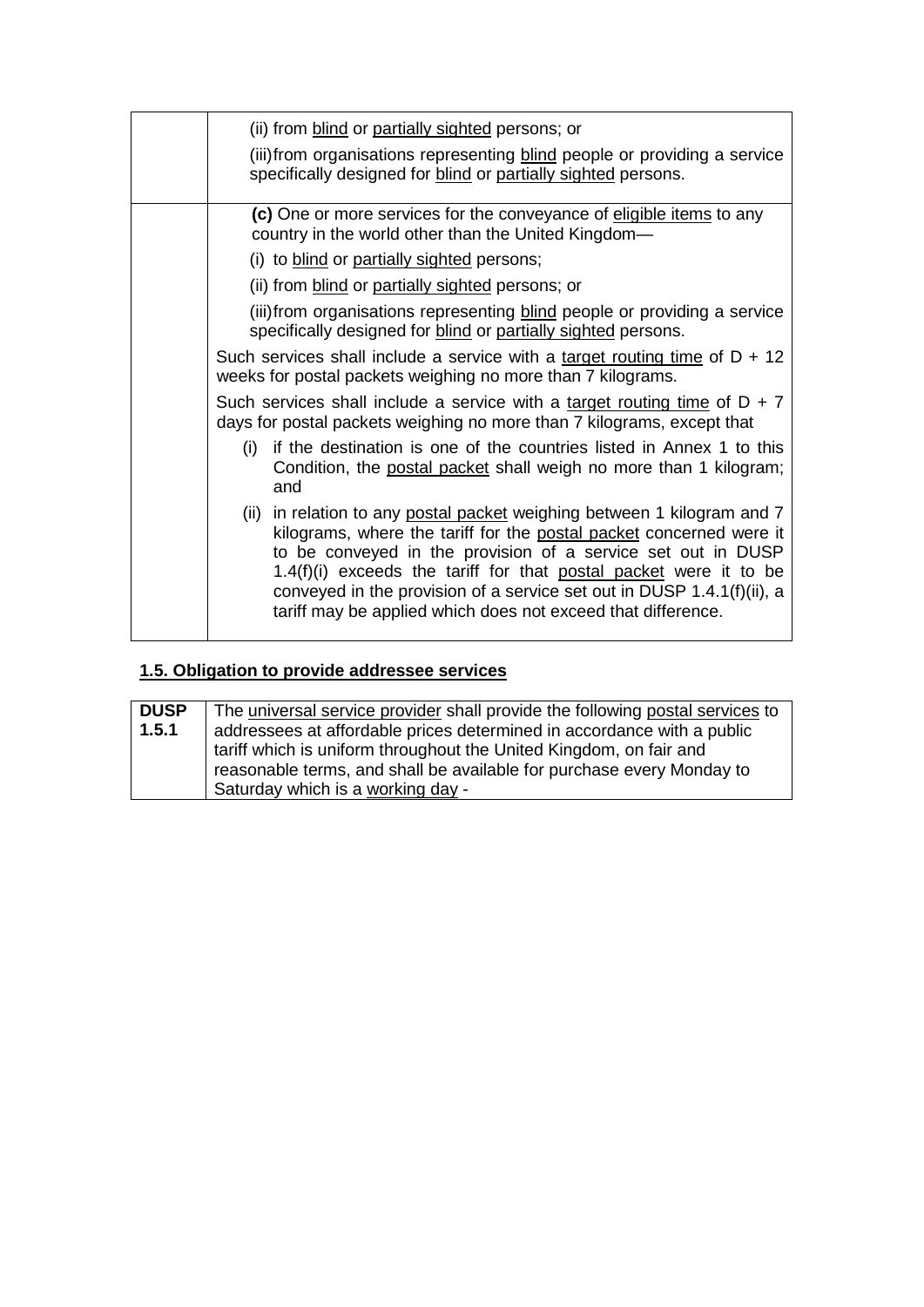| (a) one or more services for addressees providing that during a<br>specified reasonable period all postal packets addressed to a named<br>individual should be conveyed to a postal address other than that<br>marked on the postal packet, save that this service is not required to<br>be available -<br>(i)<br>where the postal address to which postal packets are<br>otherwise to be conveyed pursuant to this service is outside the<br>United Kingdom and-                                                                                                                                                                                                                              |
|------------------------------------------------------------------------------------------------------------------------------------------------------------------------------------------------------------------------------------------------------------------------------------------------------------------------------------------------------------------------------------------------------------------------------------------------------------------------------------------------------------------------------------------------------------------------------------------------------------------------------------------------------------------------------------------------|
| the postal packet contains registered items, insured<br>items or goods; or                                                                                                                                                                                                                                                                                                                                                                                                                                                                                                                                                                                                                     |
| the postal packet exceeds 100 grams in weight, 240<br>millimetres in length, 165 millimetres in width or 25<br>millimetres in thickness.<br>in relation to postal packets to a particular addressee or from<br>(ii)<br>a particular sender or class of sender, where the provision of the<br>service in relation to those postal packets would create a<br>substantial risk of fraud;<br>where the address marked on the postal packet relates to<br>(iii)<br>premises in relation to which it is reasonable not to provide the<br>service; or<br>where the postal address to which postal packets are to be<br>(iv)<br>conveyed pursuant to this service is a delivery office or post office. |
| (b) one or more services for addressees providing for the conveyance<br>free of charge during a reasonable period of postal packets to a<br>specified post office in the UK for collection within a reasonable period<br>by the addressee;                                                                                                                                                                                                                                                                                                                                                                                                                                                     |
| (c) one or more services for addressees which provide for a delay for<br>a specified reasonable period to the target delivery date otherwise<br>applicable to any postal packets.                                                                                                                                                                                                                                                                                                                                                                                                                                                                                                              |

## **1.6. Obligation to provide access points for the universal service**

| <b>DUSP</b> | Except as Ofcom may have directed otherwise, the Universal Service          |
|-------------|-----------------------------------------------------------------------------|
| 1.6.1       | Provider shall provide, or procure the provision of, letter boxes and other |
|             | access points for the purpose of providing the universal postal services    |
|             | referred to in DUSP 1.4 in a manner which meets the reasonable needs of     |
|             | users having regard to the costs of providing and servicing such access     |
|             | points.                                                                     |
|             |                                                                             |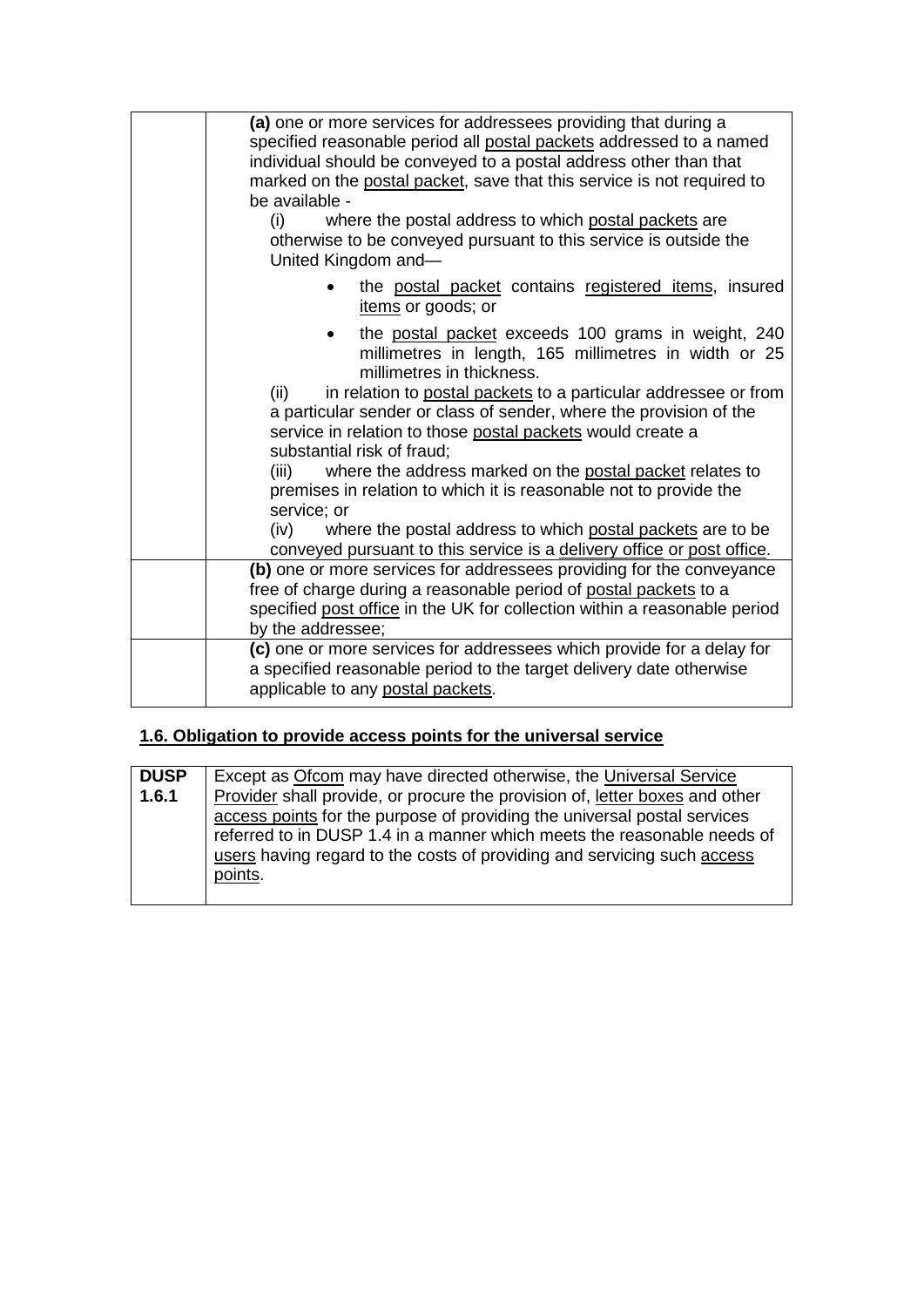| <b>DUSP</b><br>1.6.2 | The universal service provider shall be regarded as having met its<br>obligations under DUSP 1.6.1 if -                                                                                                                                                                                                                                                                                                                                                                                                                                                                                                                                                                                                                                                                             |
|----------------------|-------------------------------------------------------------------------------------------------------------------------------------------------------------------------------------------------------------------------------------------------------------------------------------------------------------------------------------------------------------------------------------------------------------------------------------------------------------------------------------------------------------------------------------------------------------------------------------------------------------------------------------------------------------------------------------------------------------------------------------------------------------------------------------|
|                      | (a) in each postcode area where the delivery point density is not less<br>than 200 delivery points per square kilometre not less than 99% of<br>users of postal services are within 500 metres of a letter box, and<br>(b) the distribution of access points capable of receiving the largest<br>relevant postal packets and registered items is such that -<br>i. in the UK as a whole the premises of not less than<br>95% of users of postal services are within 5<br>kilometres of such an access point, and<br>in all postcode areas the premises of not less than<br>ii.<br>95% of users of postal services are within 10<br>kilometres of such an access point, and such access<br>points are available to the public in accordance with<br>conveniently published schedules |
| <b>DUSP</b><br>1.6.3 | The universal service provider shall establish, maintain, and review<br>annually a statement of arrangements to ensure that users of postal<br>services whose premises are not within 10 kilometres of an access point<br>provided pursuant to DUSP 1.6.2(b) will be provided with reasonable<br>access to such facilities.                                                                                                                                                                                                                                                                                                                                                                                                                                                         |
| <b>DUSP</b><br>1.6.4 | The universal service provider shall establish, maintain and review annually<br>a statement of arrangements to ensure that users of postal services who<br>are blind, partially sighted, infirm through age, chronically sick, or disabled<br>are able to post postal packets using the universal services regularly and<br>as far as possible without significant cost to those users attributable to their<br>difficulties.                                                                                                                                                                                                                                                                                                                                                       |

# **1.7. Obligation to meet performance targets**

| <b>DUSP</b><br>1.7.1 | The universal service provider shall meet the performance targets set out<br>in Table 1 and in Table 2 for the <i>universal services</i> included in that Table,<br>measured on average in the United Kingdom as a whole throughout the<br>periods of 12 months ending on 31 March in each year, excluding the<br>Christmas period.                                                                                                                                                                                                                    |
|----------------------|--------------------------------------------------------------------------------------------------------------------------------------------------------------------------------------------------------------------------------------------------------------------------------------------------------------------------------------------------------------------------------------------------------------------------------------------------------------------------------------------------------------------------------------------------------|
| <b>DUSP</b><br>1.7.2 | The universal service provider shall monitor or procure the monitoring of its<br>performance in relation to the standards set out in Table 1 using an<br>appropriate testing methodology.                                                                                                                                                                                                                                                                                                                                                              |
| <b>DUSP</b><br>1.7.3 | The universal service provider shall subject its monitoring to review<br>annually as set out in Table 1, where:<br>(a) Method A means the universal service provider shall appoint an<br>independent person to test and give an opinion on the suitability of the<br>methodology used; and<br>(b) Method B means the universal service provider shall permit and<br>cooperate with audit of its monitoring by persons appointed by Ofcom with<br>the agreement of the <i>universal service provider</i> , which shall not be<br>unreasonably withheld. |
| <b>DUSP</b><br>1.7.4 | The universal service provider shall monitor or procure the monitoring of its<br>performance in relation to the D+3 standard set out in Table 2 for USO<br>outgoing European Community services using an appropriate testing<br>methodology.                                                                                                                                                                                                                                                                                                           |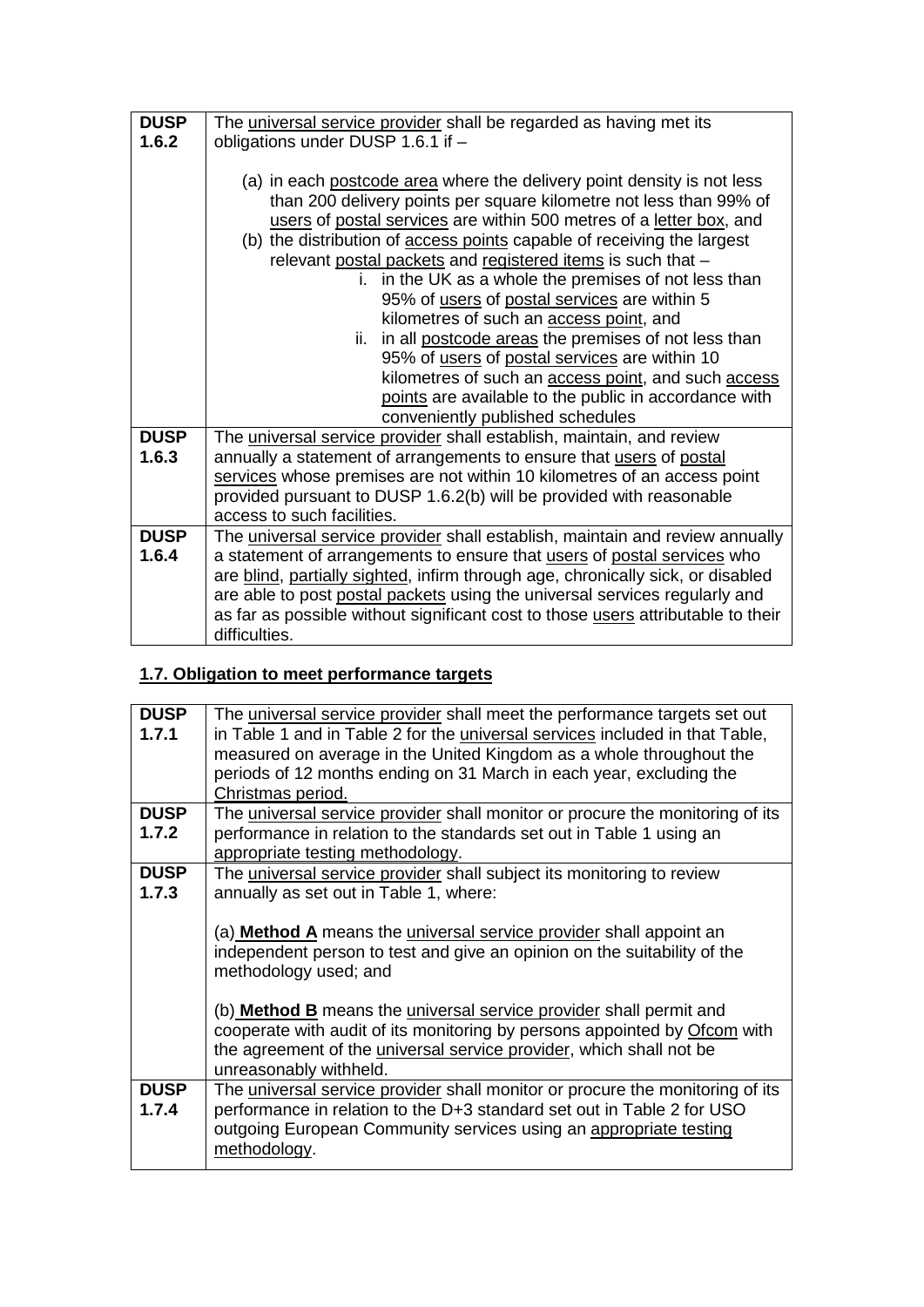| <b>DUSP</b> | The Universal Service Provider shall at all times maintain and comply with    |
|-------------|-------------------------------------------------------------------------------|
| 1.7.5       | a code of practice for identifying the incidence of, and addressing the       |
|             | causes of, significant failure to meet the performance targets in relation to |
|             | any postcode districts within a postcode area in which the performance        |
|             | targets overall are met.                                                      |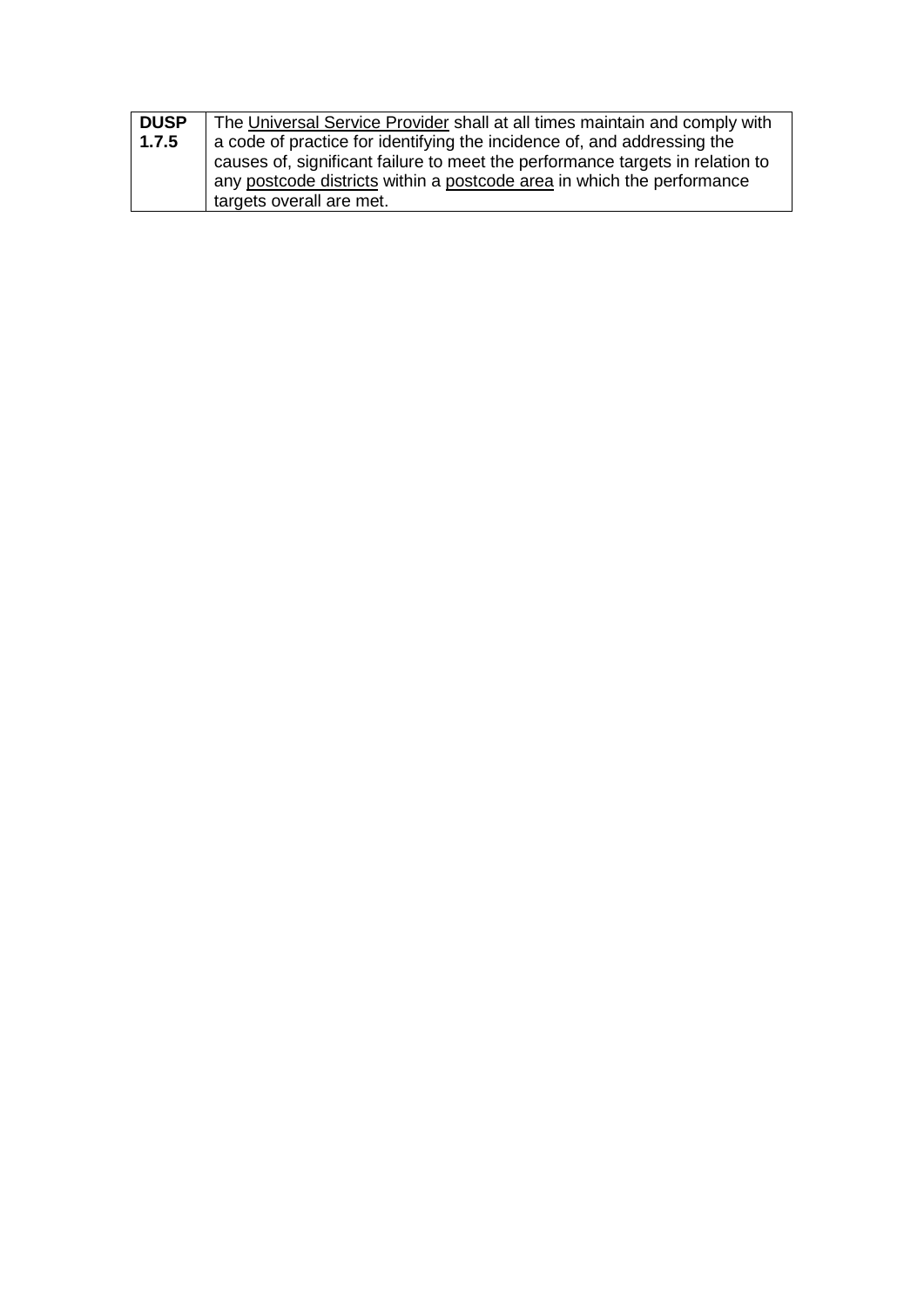| <b>USO</b>                          | <b>Standard</b>                                                                                                                                                                                                                                  | <b>Performance</b><br>target (%) | <b>Review of</b><br>monitoring<br>method |
|-------------------------------------|--------------------------------------------------------------------------------------------------------------------------------------------------------------------------------------------------------------------------------------------------|----------------------------------|------------------------------------------|
| <b>Deliveries</b>                   |                                                                                                                                                                                                                                                  |                                  |                                          |
| <b>DUSP</b><br>$1.2.1$ and<br>1.2.2 | Delivery routes completed each working<br>day.                                                                                                                                                                                                   | 99.90                            | A                                        |
| <b>DUSP</b>                         | USO items deemed delivered.                                                                                                                                                                                                                      | 99.50                            | B                                        |
| <b>DUSP</b><br>1.8.2                | Deliveries made every working day by the<br>latest delivery time notified to Ofcom in<br>accordance with DUSP 1.8.2.                                                                                                                             | N/A                              | A                                        |
| <b>Collections</b>                  |                                                                                                                                                                                                                                                  |                                  |                                          |
| <b>DUSP 1.3</b>                     | USO access points served each day.                                                                                                                                                                                                               | 99.90                            | A                                        |
| <b>DUSP 1.3</b><br>and 1.8.2        | Collections made each working day from<br>letter boxes and other access points used in<br>the provision of any domestic service<br>provided pursuant to DUSP 1.4, at or after<br>the final time of collection advertised on the<br>access point. | N/A                              | A                                        |
|                                     | <b>Domestic end-to-end services</b>                                                                                                                                                                                                              |                                  |                                          |
| <b>DUSP</b><br>1.4.1(a)             | USO first class services: deemed delivered<br>with an actual routing time of $D+1$ .                                                                                                                                                             | 93.00                            | B                                        |
| <b>DUSP</b><br>1.4.1(a)             | USO first class services: deemed delivered<br>with an actual routing time of D+1 in each<br>postcode area apart from HS, KW and ZE.                                                                                                              | 91.50                            | B                                        |
| <b>DUSP</b><br>1.4.1(a)             | USO first class services: deemed delivered<br>with an actual routing time of D+1 in each of<br>the postcode areas HS, KW and ZE.                                                                                                                 | N/A                              | B                                        |
| <b>DUSP</b><br>1.4.1(b)             | USO second class services for postal<br>packets weighing up to 1kg: deemed<br>delivered with an actual routing time of D+3.                                                                                                                      | 98.50                            | B                                        |
| <b>DUSP</b><br>1.4.1(b)             | USO second class services for postal<br>packets weighing more than 1kg: deemed<br>delivered with an actual routing time of D+3.                                                                                                                  | 90.00                            | B                                        |
| <b>DUSP</b><br>1.4.1(d)             | USO special delivery services: deemed<br>delivered with an actual routing time as<br>specified in accordance with DUSP<br>$1.4.1(d)(i)$ .                                                                                                        | 99.00                            | A                                        |

# **Table 1 – domestic standards, performance targets and monitoring**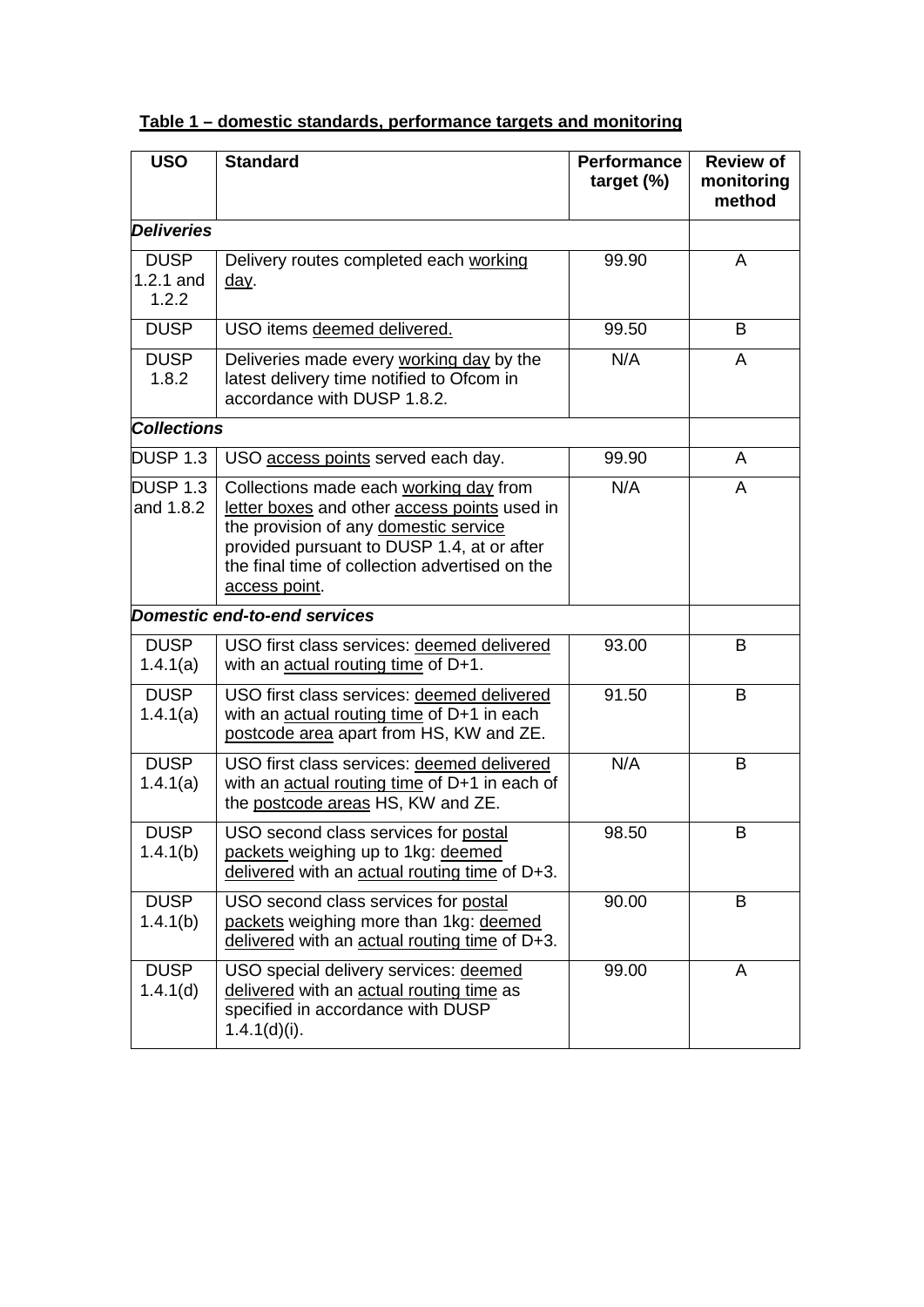## **Table 2 – EC standards and performance targets**

| <b>USO</b>              | <b>Standard</b>                                                                                  | <b>Performance</b><br>target $(\%)$ |
|-------------------------|--------------------------------------------------------------------------------------------------|-------------------------------------|
| <b>DUSP</b><br>1.4.1(g) | USO incoming European Community services deemed<br>delivered with an actual routing time of D+3. | 85.00                               |
| <b>DUSP</b><br>1.4.1(g) | USO incoming European Community services deemed<br>delivered with an actual routing time of D+5. | 97.00                               |
| <b>DUSP</b><br>1.4.1(e) | USO outgoing European Community services deemed<br>delivered with an actual routing time of D+3. | 85.00                               |
| <b>DUSP</b><br>1.4.1(e) | USO outgoing European Community services deemed<br>delivered with an actual routing time of D+5. | 97.00                               |

# **1.8. Obligation to notify and publish information**

| The universal service provider shall notify Ofcom and the Council of, and      |
|--------------------------------------------------------------------------------|
| publish in such a manner as will ensure reasonable publicity for it -          |
|                                                                                |
| (a) the brand names of the services it provides with a view to meeting         |
| its obligations under DUSP 1.4 and 1.5;                                        |
| (b) the terms and conditions of those services (including prices); and         |
| (c) any proposed change to the information in (a) and (b), at least one        |
| month in advance of the date on which it is to be implemented.                 |
| The universal service provider shall notify Ofcom and the Council of, and      |
| publish in such a manner as will ensure reasonable publicity for it -          |
| (a) the latest delivery times for the United Kingdom and the specified         |
| collection times,                                                              |
| (b) any changes it intends to make to its latest delivery times and its        |
| specified collection times not less than three months prior to the             |
| change being made, and                                                         |
| (c) every re-classification of addresses that will result in the latest        |
| delivery time of an address becoming later and of every re-                    |
| classification of access points that will result in an access point's          |
| specified collection time starting earlier, within one month of such a         |
| change.                                                                        |
|                                                                                |
| The universal service provider shall publish its latest delivery times and its |
| specified collection times and shall ensure any changes to them are            |
| published within one month of the change in such a manner as will ensure       |
| reasonable publicity for them.                                                 |
| The universal service provider shall publish, in such a manner as will         |
| ensure reasonable publicity for them, its statement of arrangements under      |
| DUSP 1.6.3 (access arrangements for premises more than 10 km from              |
| access points) and DUSP 1.6.4 (access arrangements for those facing            |
| mobility challenges).                                                          |
| The universal service provider shall notify Ofcom, no later than two months    |
| from the end of each quarter, of its performance in relation to -              |
| (a) all the standards in Table 1; and                                          |
| (b) the D+3 standard for European Community outgoing services.                 |
|                                                                                |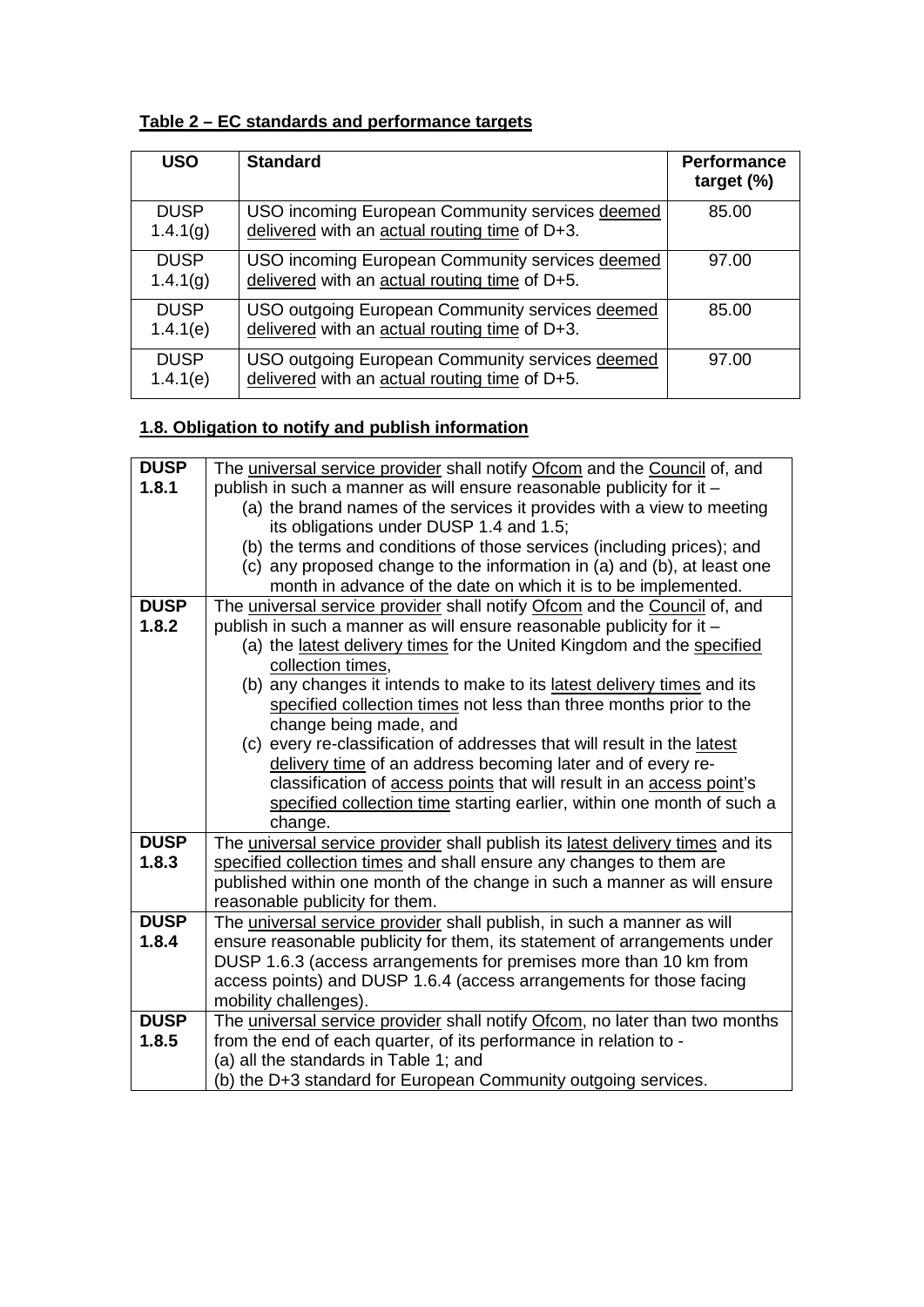| <b>DUSP</b> |                                                                              |
|-------------|------------------------------------------------------------------------------|
|             | The universal service provider shall publish in such a manner as will        |
| 1.8.6       | ensure reasonable publicity for it, no later than two months from the end of |
|             | each Christmas period, its performance in relation to -                      |
|             | (a) the D+3 standard for European Community outgoing services; and           |
|             | (b) all the standards in Table 1 apart from -                                |
|             | (i) deliveries made every working day by the latest delivery time            |
|             | notified to Ofcom in accordance with DUSP 1.8.2; and                         |
|             | (ii) collections made each working day from letter boxes and other           |
|             | access points used in the provision of any domestic service                  |
|             | provided pursuant to DUSP 1.4, at or after the final time of                 |
|             | collection advertised on the access point.                                   |
| <b>DUSP</b> | The universal service provider shall publish in such a manner as will        |
| 1.8.7       | ensure reasonable publicity for it, no later than three months from 31 March |
|             | each year, its performance in relation to the following standards for the    |
|             | period of 12 months ending 31 March, (providing both adjusted and            |
|             | unadjusted results when appropriate <sup>4</sup> ):                          |
|             | (a) the D+3 standard for European Community outgoing services; and           |
|             | (b) all the standards in Table 1 apart from deliveries made every working    |
|             | day by the latest delivery time notified to Ofcom in accordance with DUSP    |
|             | 1.8.2.                                                                       |
| 1.8.8       | The universal service provider shall ensure that Ofcom and the Council are   |
|             | provided with up to date copies of the code of practice maintained in        |
|             |                                                                              |
|             | accordance with DUSP 1.7.5.                                                  |

# **1.9. Obligation to maintain and review contingency plans**

| <b>DUSP</b> | The universal service provider shall at all times maintain appropriate         |
|-------------|--------------------------------------------------------------------------------|
| 1.9.1       | contingency plans, which set out the measures to be taken by the universal     |
|             | service provider to ensure as far as practicable the provision of the          |
|             | services required by DUSP 1.2 to 1.5 without interruption, suspension or       |
|             | restriction of any service in the event, locally, regionally or nationally, of |
|             | industrial action, an emergency or a natural disaster, and implement those     |
|             | plans where such events occur.                                                 |
| <b>DUSP</b> | At least once every two years from the appointed date, the universal           |
| 1.9.2       | service provider must review and where appropriate, update or amend its        |
|             | contingency plans.                                                             |

<span id="page-17-0"></span> $\overline{\text{4 E.g. to take account of a force majeure incident.}}$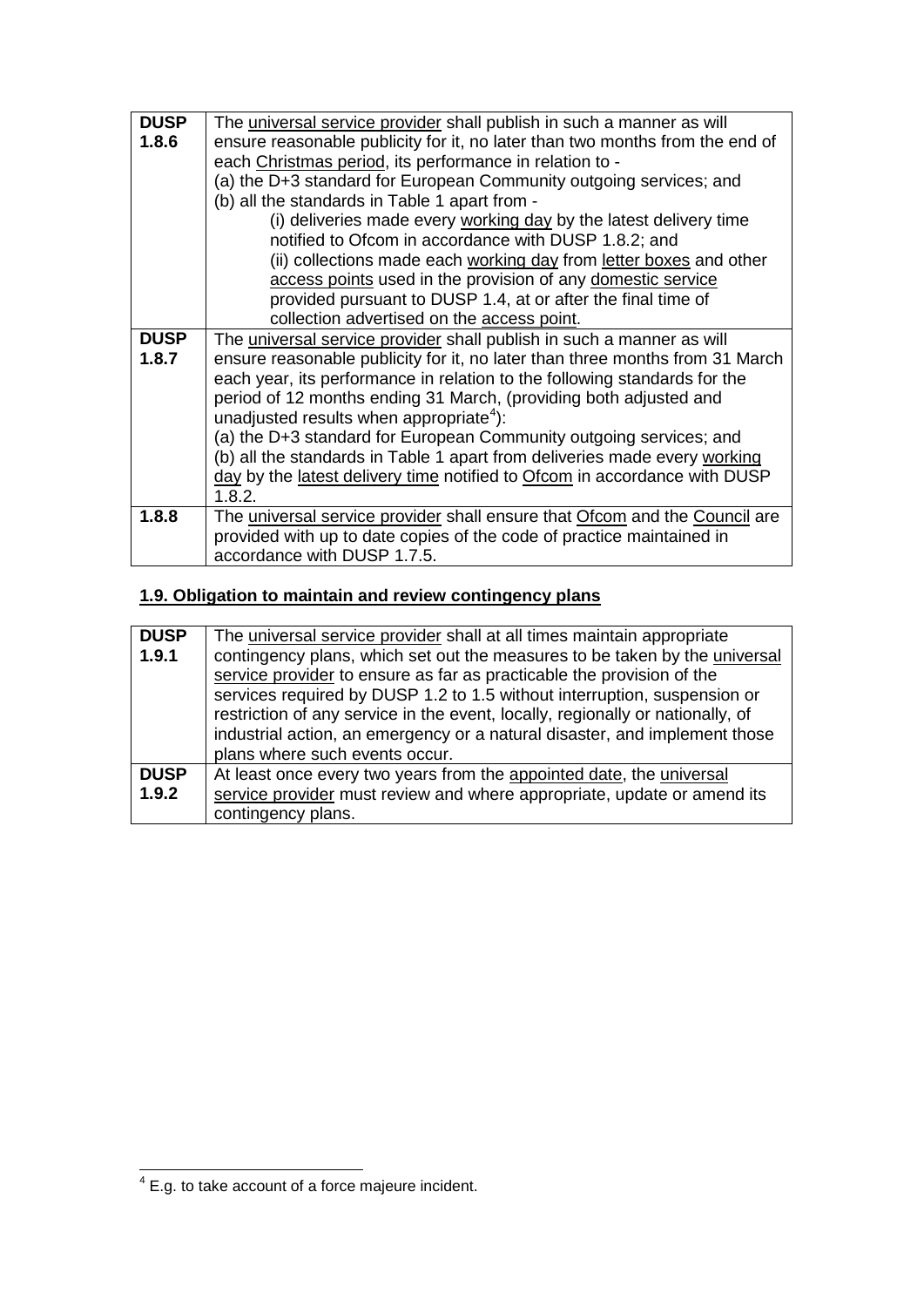#### *Annex 1*

The countries are—

- Albania,
- Andorra,
- Armenia,
- Austria,
- Azerbaijan,
- Azores,
- Balearic Islands,
- Belarus,
- Belgium,
- Bosnia-Herzegovina,
- Bulgaria,
- Canary Islands,
- Corsica,
- Croatia,
- Cyprus,
- Czech Republic,
- Denmark,
- Estonia,
- Färoe Islands,
- Finland,
- France,
- Georgia,
- Germany,
- Gibraltar,
- Greece,
	- Greenland,
		- Hungary,
	- Iceland,
	- Irish Republic,
	- Italy,
	- Kazakhstan,
	- Kirghizstan,
	- Latvia,
	- Liechtenstein,
	- Lithuania,
	- Luxembourg,
	- Macedonia,
	- Madeira,
	- Malta,
		- Moldova,
		- Monaco,
- Montenegro,
- Netherlands,
- Norway,
- Poland,
- Portugal,
- Romania,
- Russia,
- San Marino,
- Serbia,
- Slovak
- Republic,
- Slovenia,
- Spain,
- Spitzbergen,
- Sweden,
- Switzerland,
- Tajikistan,
- Turkey,
- Turkmenistan,
- Ukraine,
- Uzbekistan,
- Vatican City State.

## *Table of terms defined in the Act*

*This table is provided for information and does not form a part of this condition. We make no representations as to its accuracy or completeness. Please refer to the Act.*

| <b>Defined term</b>                 | <b>Section of the Act</b>           |
|-------------------------------------|-------------------------------------|
| Access points                       | 29(11)                              |
| Legislative petitions and addresses | 32(2)                               |
| Weight and covers requirements      | 32(3)                               |
| Ofcom                               | 90                                  |
| Postal network                      | 38(3)                               |
| Postal operator                     | 27(3)                               |
| Postal packet                       | 27(2)                               |
| Universal service provider          | 65(1) and Schedule 9 paragraph 3(3) |
| User                                | 65(1)                               |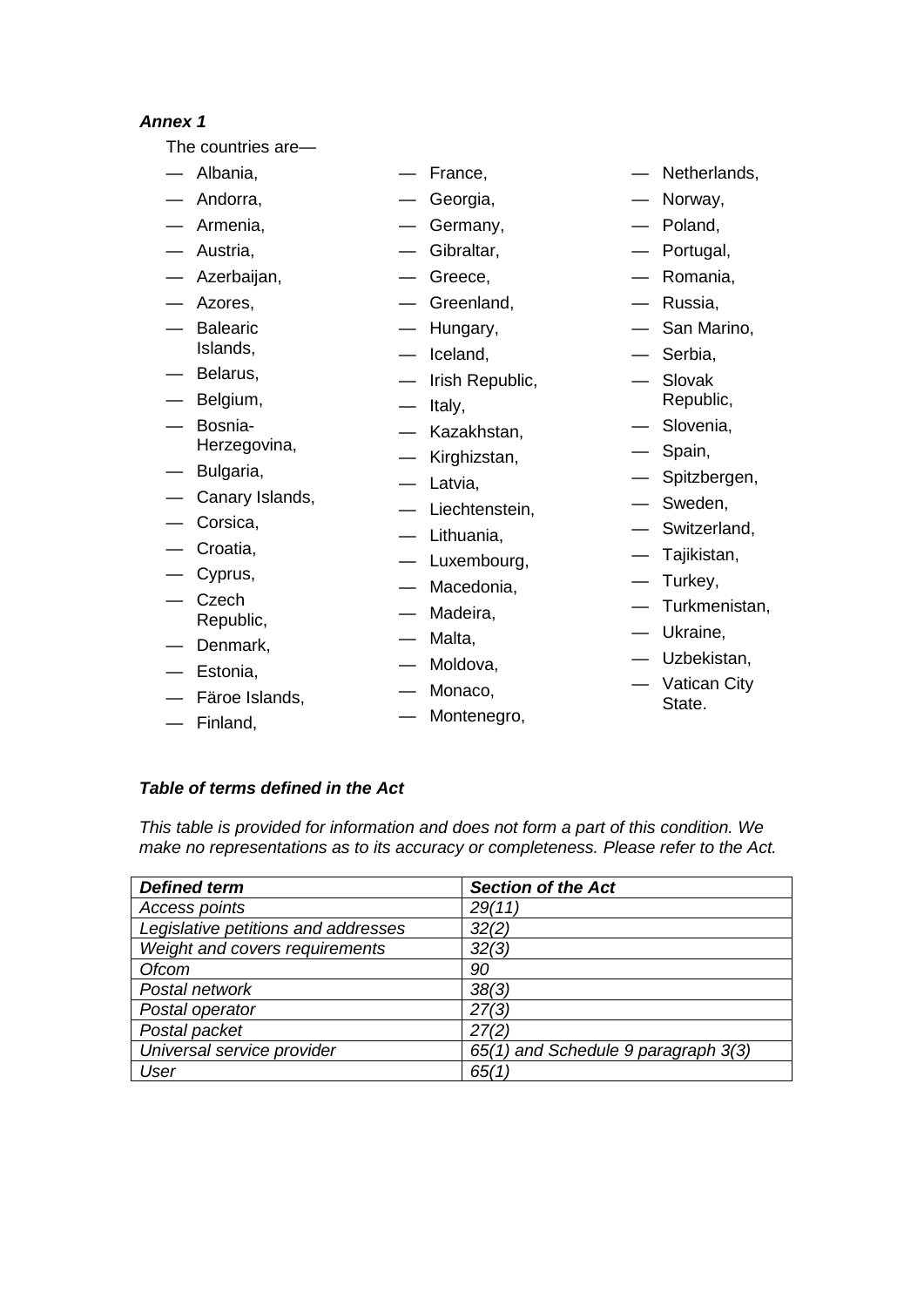## **SCHEDULE 2**

### **DESIGNATED USP CONDITION 2 SAFEGUARD CAP PRICE CONTROL**

## **2.1. Application, definitions and interpretation**

| <b>DUSP 2.1.1</b> | This designated USP condition ("DUSP Condition") shall apply to                                                                                                                                                                                                                                                                                                           |  |  |
|-------------------|---------------------------------------------------------------------------------------------------------------------------------------------------------------------------------------------------------------------------------------------------------------------------------------------------------------------------------------------------------------------------|--|--|
|                   | Royal Mail as the Universal Service Provider designated by Ofcom.                                                                                                                                                                                                                                                                                                         |  |  |
|                   |                                                                                                                                                                                                                                                                                                                                                                           |  |  |
| <b>DUSP 2.1.2</b> | In this DUSP Condition-                                                                                                                                                                                                                                                                                                                                                   |  |  |
|                   | (a) "Relevant Year" means one of the following periods:                                                                                                                                                                                                                                                                                                                   |  |  |
|                   | (1) the period beginning on 1 April 2012 and ending on 31<br>March 2013 (the "First Relevant Year");                                                                                                                                                                                                                                                                      |  |  |
|                   | (2) the period beginning on 1 April 2013 and ending on 31<br>March 2014 (the "Second Relevant Year");                                                                                                                                                                                                                                                                     |  |  |
|                   | (3) the period beginning on 1 April 2014 and ending on 31<br>March 2015 (the "Third Relevant Year");                                                                                                                                                                                                                                                                      |  |  |
|                   | (4) the period beginning on 1 April 2015 and ending on 31<br>March 2016 (the "Fourth Relevant Year");                                                                                                                                                                                                                                                                     |  |  |
|                   | (5) the period beginning on 1 April 2016 and ending on 31<br>March 2017 (the "Fifth Relevant Year");                                                                                                                                                                                                                                                                      |  |  |
|                   | (6) the period beginning on 1 April 2017 and ending on 31<br>March 2018 (the "Sixth Relevant Year");                                                                                                                                                                                                                                                                      |  |  |
|                   | (7) the period beginning on 1 April 2018 and ending on 31<br>March 2019 (the "Seventh Relevant Year");                                                                                                                                                                                                                                                                    |  |  |
|                   | (b) "Retail Prices Index" means the index of retail prices compiled by<br>an agency or a public body on behalf of Her Majesty's Government or<br>a governmental department (which is the Office for National Statistics<br>at the time of publication of this Notification) from time to time in<br>respect of all items;                                                 |  |  |
|                   | (c) "Royal Mail" means Royal Mail Group Ltd, whose registered<br>company number in England and Wales is 04138203;                                                                                                                                                                                                                                                         |  |  |
|                   | (d) "RPI" means the amount of the change in the Retail Prices Index<br>in the period of twelve months ending on 30th September immediately<br>before the beginning of a Relevant Year, expressed as a percentage<br>(rounded to two decimal places) of that Retail Prices Index as at the<br>beginning of that first mentioned period;                                    |  |  |
|                   | (e) "Second Class Post" means a service of sending an item by post<br>where the Universal Service Provider aims to deliver the item no later<br>than the third working day after it was posted. For the purposes of this<br>DUSP Condition it does not include services which are not universal<br>services or which include charges in respect of additional registered, |  |  |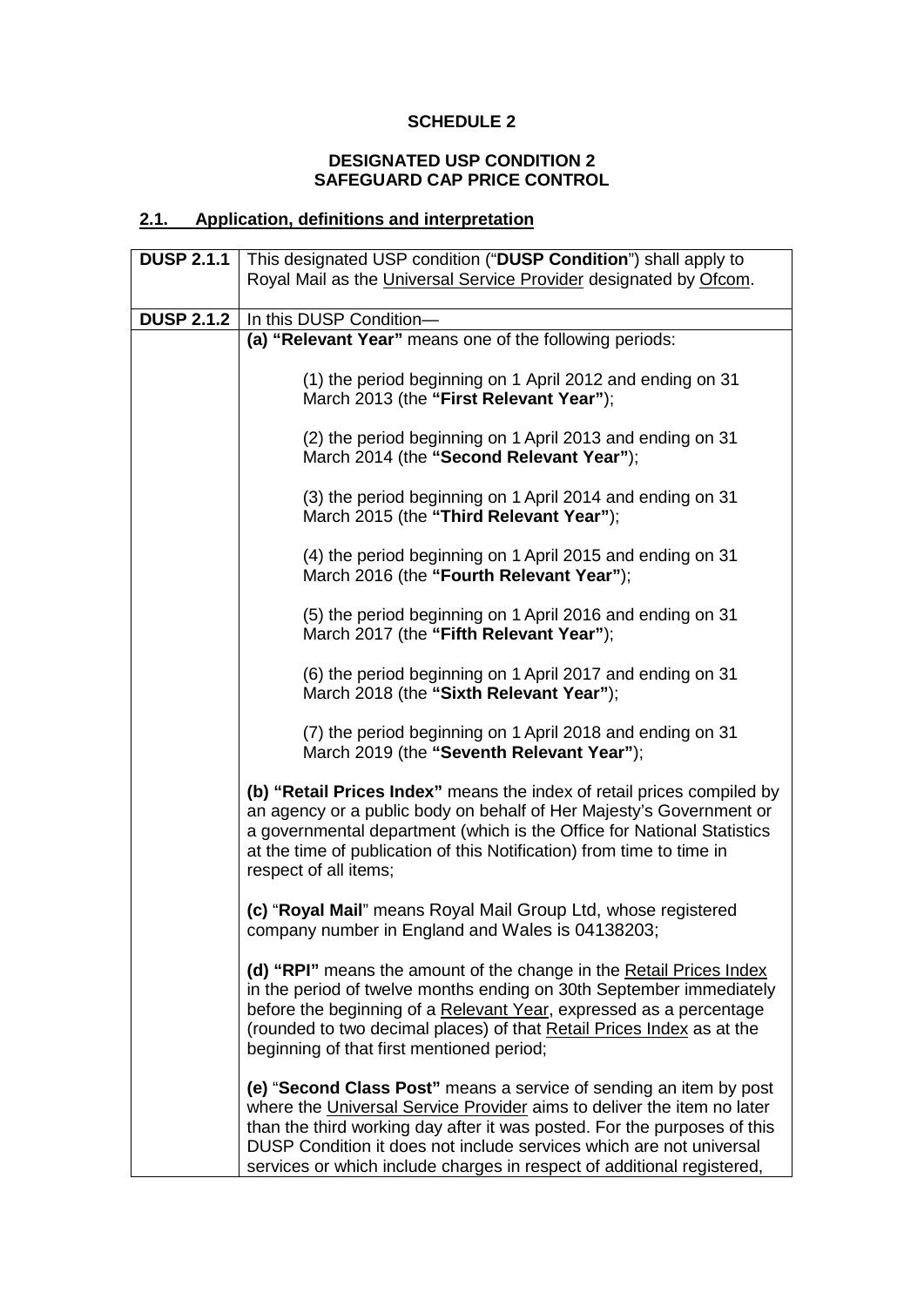|                                                           | insured, tracked or recorded services;                                                                                                                                                                                                                                                                                                                                                                                                                                                                                                                                                                                                                                            |                                                                                                                                                                                                                                                                                 |  |  |
|-----------------------------------------------------------|-----------------------------------------------------------------------------------------------------------------------------------------------------------------------------------------------------------------------------------------------------------------------------------------------------------------------------------------------------------------------------------------------------------------------------------------------------------------------------------------------------------------------------------------------------------------------------------------------------------------------------------------------------------------------------------|---------------------------------------------------------------------------------------------------------------------------------------------------------------------------------------------------------------------------------------------------------------------------------|--|--|
|                                                           | (f) "Standard Letter" means a letter weighing up to 100 grams that is<br>no more than 5 millimetres thick and up to 240 millimetres in length<br>and up to 165 millimetres in width.                                                                                                                                                                                                                                                                                                                                                                                                                                                                                              |                                                                                                                                                                                                                                                                                 |  |  |
| <b>DUSP 2.1.3</b>                                         | For the purpose of interpreting this DUSP Condition-                                                                                                                                                                                                                                                                                                                                                                                                                                                                                                                                                                                                                              |                                                                                                                                                                                                                                                                                 |  |  |
|                                                           | (a)                                                                                                                                                                                                                                                                                                                                                                                                                                                                                                                                                                                                                                                                               | except in so far as the context otherwise requires, words or<br>expressions shall have the meaning assigned to them in<br>DUSP 2.1.2 above and otherwise any word or expression<br>shall have the same meaning as it has been ascribed for<br>the purpose of Part 3 of the Act; |  |  |
|                                                           | (b)                                                                                                                                                                                                                                                                                                                                                                                                                                                                                                                                                                                                                                                                               | headings and titles shall be disregarded;                                                                                                                                                                                                                                       |  |  |
|                                                           | (c)                                                                                                                                                                                                                                                                                                                                                                                                                                                                                                                                                                                                                                                                               | expressions cognate with those referred to in this DUSP<br>Condition shall be construed accordingly; and                                                                                                                                                                        |  |  |
|                                                           | (d)                                                                                                                                                                                                                                                                                                                                                                                                                                                                                                                                                                                                                                                                               | the Interpretation Act 1978 (c. 30) shall apply as if this<br>DUSP Condition were an Act of Parliament.                                                                                                                                                                         |  |  |
| Maximum price to be charged for specified services<br>2.2 |                                                                                                                                                                                                                                                                                                                                                                                                                                                                                                                                                                                                                                                                                   |                                                                                                                                                                                                                                                                                 |  |  |
| <b>DUSP 2.2.1</b>                                         | This DUSP Condition specifies the maximum amount that the<br>Universal Service Provider shall be permitted to charge for the<br>service of sending a single Standard Letter by Second Class Post.<br>In the First Relevant Year, the maximum amount that the Universal<br>Service Provider shall be permitted to charge for sending a single<br>Standard Letter by Second Class Post shall be the amount of [45-<br>55] pence.                                                                                                                                                                                                                                                    |                                                                                                                                                                                                                                                                                 |  |  |
| <b>DUSP 2.2.2</b>                                         | For each Relevant Year after the First Relevant Year the maximum<br>amount that the Universal Service Provider shall be permitted to<br>charge for sending a single Standard Letter by Second Class Post<br>shall be the maximum amount that the Universal Service Provider<br>was permitted to charge for that service in the previous Relevant<br>Year increased by RPI.                                                                                                                                                                                                                                                                                                        |                                                                                                                                                                                                                                                                                 |  |  |
| <b>DUSP 2.2.3</b>                                         | Where the Universal Service Provider makes a material change<br>(other than to a charge) to any product or service which is subject<br>to this Condition or there is a material change in the basis of the<br>Retail Prices Index, DUSP Conditions 2.2.1 and 2.2.2 shall have<br>effect subject to such reasonable adjustment to take account of the<br>change as Ofcom may direct to be appropriate in the<br>circumstances. For these purposes a material change to any<br>product or service which is subject to this DUSP Condition<br>includes the introduction of a new product or service wholly or<br>substantially in substitution for that existing product or service. |                                                                                                                                                                                                                                                                                 |  |  |
| <b>DUSP 2.2.4</b>                                         |                                                                                                                                                                                                                                                                                                                                                                                                                                                                                                                                                                                                                                                                                   | The Universal Service Provider shall record, maintain and supply<br>to Ofcom in writing, no later than three months after the end of<br>each Relevant Year, the data necessary for Ofcom to monitor<br>compliance of the Universal Service Provider with the                    |  |  |